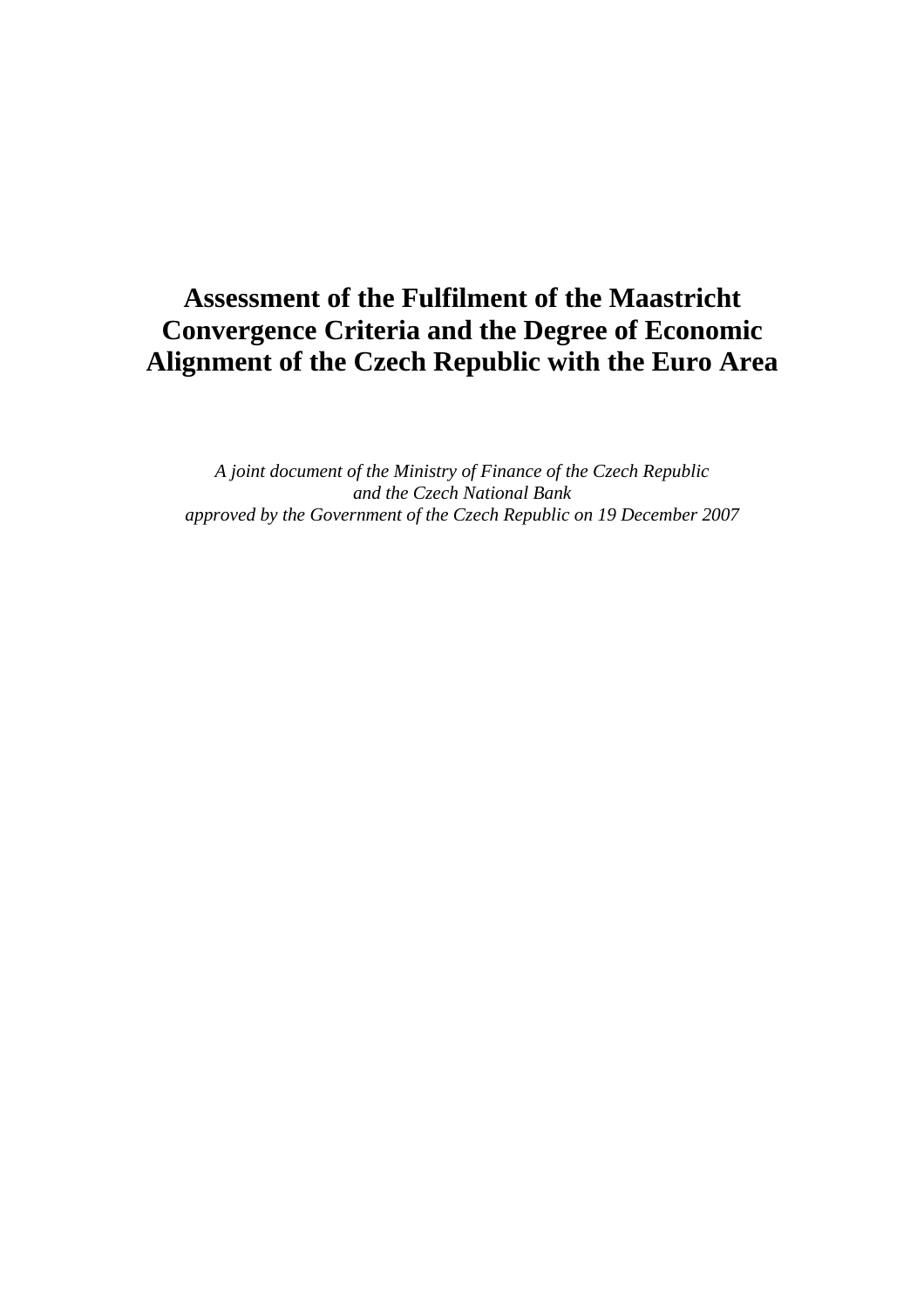# **Contents:**

| 1 |     | Summary and Recommendations Regarding the Czech Republic's Preparedness for     |  |
|---|-----|---------------------------------------------------------------------------------|--|
|   |     |                                                                                 |  |
|   | 1.1 |                                                                                 |  |
|   | 1.2 |                                                                                 |  |
|   | 1.3 |                                                                                 |  |
| 2 |     | Assessment of the Current and Expected Fulfilment of the Maastricht Convergence |  |
|   |     |                                                                                 |  |
|   | 2.1 |                                                                                 |  |
|   | 2.2 |                                                                                 |  |
|   | 2.3 |                                                                                 |  |
|   | 2.4 |                                                                                 |  |
| 3 |     | Assessment of the Czech Republic's Economic Alignment with the Euro Area 17     |  |
|   | 3.1 |                                                                                 |  |
|   | 3.2 |                                                                                 |  |
|   |     |                                                                                 |  |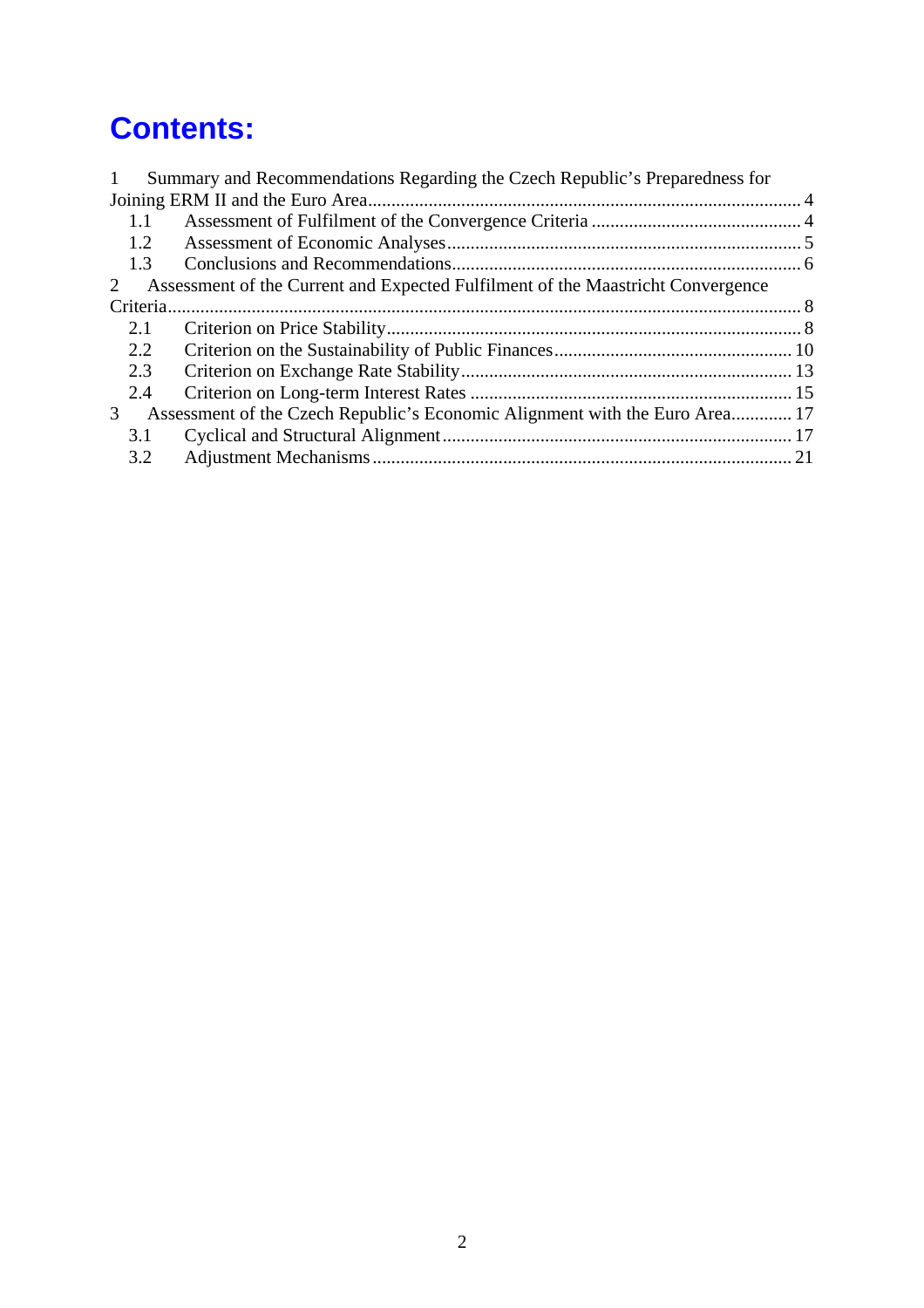# **Tables:**

| Table 2.4: 10-year interest rates on government bonds on the secondary market  16 |  |
|-----------------------------------------------------------------------------------|--|

# **Charts:**

| Chart 3.1: Real economic convergence of selected states towards euro area in 2006 ( <i>EA-12</i> ) |  |
|----------------------------------------------------------------------------------------------------|--|
|                                                                                                    |  |
| Chart 3.2: GDP growth in the Czech Republic and the EA-12 (in %, year on year)  19                 |  |
|                                                                                                    |  |
| Chart 3.4: Long-term unemployment: ratio of persons unemployed for more than one year to           |  |
|                                                                                                    |  |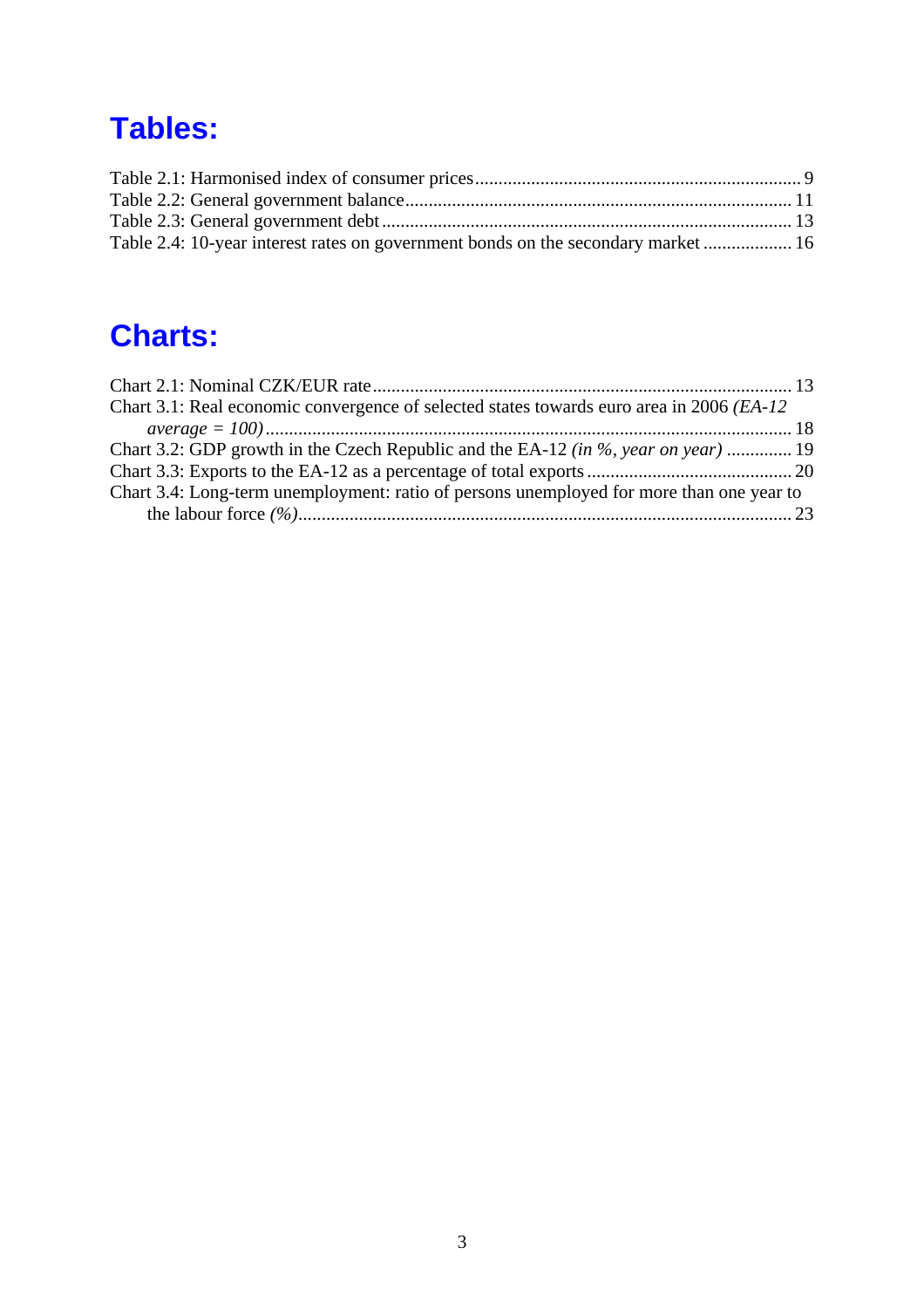# **1 Summary and Recommendations Regarding the Czech Republic's Preparedness for Joining ERM II and the Euro Area**

Besides being required to harmonise their legislation with Articles 108 and 109 of the Treaty establishing the European Community and the Statute of the ESCB, EU Member States are required to achieve a high degree of sustainable convergence in order to join the euro area.

This is measured by the fulfilment of four convergence criteria: a high degree of price stability, as apparent from the rate of inflation; sustainability of the government financial position, as measured by the government deficit and government debt; exchange rate stability, as measured by movements in the exchange rate within the normal fluctuation margins of the ERM II system for two years without devaluation; and durability of convergence, as reflected in long-term interest rate levels.

The Czech Republic is obliged to take steps to be prepared to join the euro area as soon as possible. However, setting the date for joining the euro area is within the competence of the Member State and depends on its preparedness. Potential non-fulfilment of the convergence criteria has no direct consequences for the Czech Republic at present. The only exception is the criterion on the sustainability of public finances. The result of the failure to meet this criterion is that the Czech Republic has been in the excessive deficit procedure since 2004. Under the procedure, the European Commission regularly examines the fiscal development in the Czech Republic. In July 2007, it proposed that the EU Council in its ECOFIN formation should decide that the Czech Republic is failing to take sufficient steps to correct its excessive public finance deficit within the agreed time limit of 2008. As a result of this decision, a second recommendation was issued stating what steps the Czech Republic should take to meet this objective. The assessment also takes into account the preparedness of the Czech Republic to fulfil this recommendation.

## **1.1 Assessment of Fulfilment of the Convergence Criteria**

The Czech Republic will very probably not fulfil **the criterion on price stability** in 2008. Inflationary shocks, in particular changes to indirect taxes connected with the reform of public finances and with harmonisation with EU law (a rise in the lower VAT rate, excise duty on cigarettes and the environmental tax), temporarily shift inflation above the likely future reference value of the criterion. After this one-off shock stemming from administrative measures subsides, inflation will return to the lower level observed in previous years.

The announced reduction of the CNB's inflation target for the national consumer price index (CPI) to 2.0%, with a tolerance band of  $\pm 1.0$  p.p., from 1 January 2010 creates better conditions for the fulfilment of the price stability criterion beyond this horizon. At the same time it is desirable that no substantial inflationary changes hindering the fulfilment of the criterion be made to indirect taxes during ERM II participation.

The Czech Republic is not compliant with **the criterion on the sustainability of the government financial position.** The path of fiscal consolidation, which forms the basis of the updated Convergence Programme of the Czech Republic approved by the Government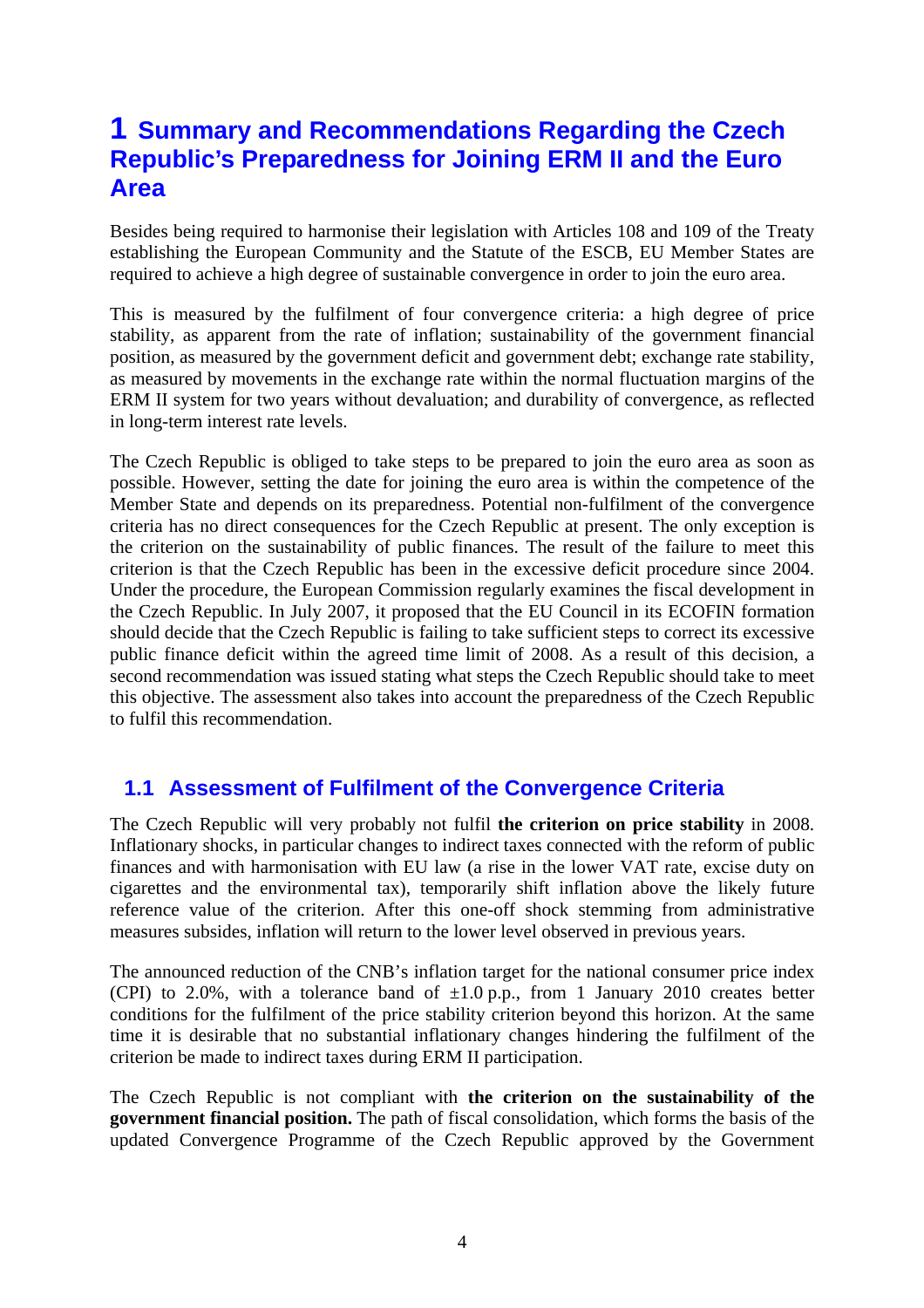on 28 November  $2007<sup>1</sup>$ , will stabilise public finances and maintain the government deficit below 3% of GDP. However, it does not ensure a sufficient improvement in the structural characteristics of the budget, nor does it improve the sustainability of public finances. A sustainable reduction of the general government deficit below 3% will require not only adherence to the already approved fiscal rules (the fiscal targeting regime) and fulfilment of the medium-term spending frameworks, but also further reforms. Such reforms must prepare Czech public finances for the future challenges associated with the negative demographic changes. Therefore, the current period of favourable economic growth should be used to launch reforms addressing the long-term fiscal pressures, i.e. in those areas which will be hit hardest by the demographic changes, in particular reforms of the pension and health care systems.

The ratio of government debt to GDP has been stabilised for the near future, thanks mainly to rapid economic growth. However, if the necessary reforms fail to be implemented, the ratio can be expected to rise gradually in the long term. Not even a successful medium-term fiscal consolidation will be able to stabilise the government debt level in a sustainable manner if the fiscal system is not prepared for the expected effects of population ageing.

Formal assessment of **the exchange rate criterion** will only be possible after the Czech Republic joins ERM II and the related central parity for the koruna's exchange rate is announced. The fluctuations in the CZK/EUR exchange rate over the last few years have been smaller than the hypothetical band of  $\pm 15\%$ . Nonetheless, the deviations from the average rate have been quite significant and the koruna has been showing an appreciation trend for some time. The definition of the criterion implies that its interpretation is not entirely clear. One can say, however, that the criterion should be satisfied in the future.

The Czech Republic is currently compliant with **the criterion on long-term interest rates** and no problems are expected in this area in the future.

## **1.2 Assessment of Economic Analyses**

1

Some improvements have occurred recently in the functioning of Czech economy. However, some of them are linked with the Czech economic cycle. No major changes have yet occurred in the functioning of fiscal policy and in the institutional setup on the labour market leading to a long-term improvement in the flexibility of the Czech economy. However, it is also fair to say that none of the areas under review saw a significant deterioration last year. In terms of the current preparedness to adopt the euro, the characteristics of the Czech economy can be divided into three groups.

First, **numerous economic indicators speak in favour of the Czech Republic adopting the euro, and some of them have done so for quite some time.** This group includes the high degree of openness of the Czech economy, its close trade and ownership links with the euro area, and the achievement of convergence of the inflation rate and nominal interest rates.

The second group includes **areas which, in terms of euro adoption in the Czech Republic, continue to pose a risk of macroeconomic costs, but which have shown some improvement in recent years.** The positive developments include accelerating real economic

<sup>&</sup>lt;sup>1</sup> The Convergence Programme is based on the draft state budget for 2008 and the medium-term outlook for the *state budget of the Czech Republic for 2009–2010, which the government has submitted to the Chamber of Deputies (the lower house of the Czech Parliament).*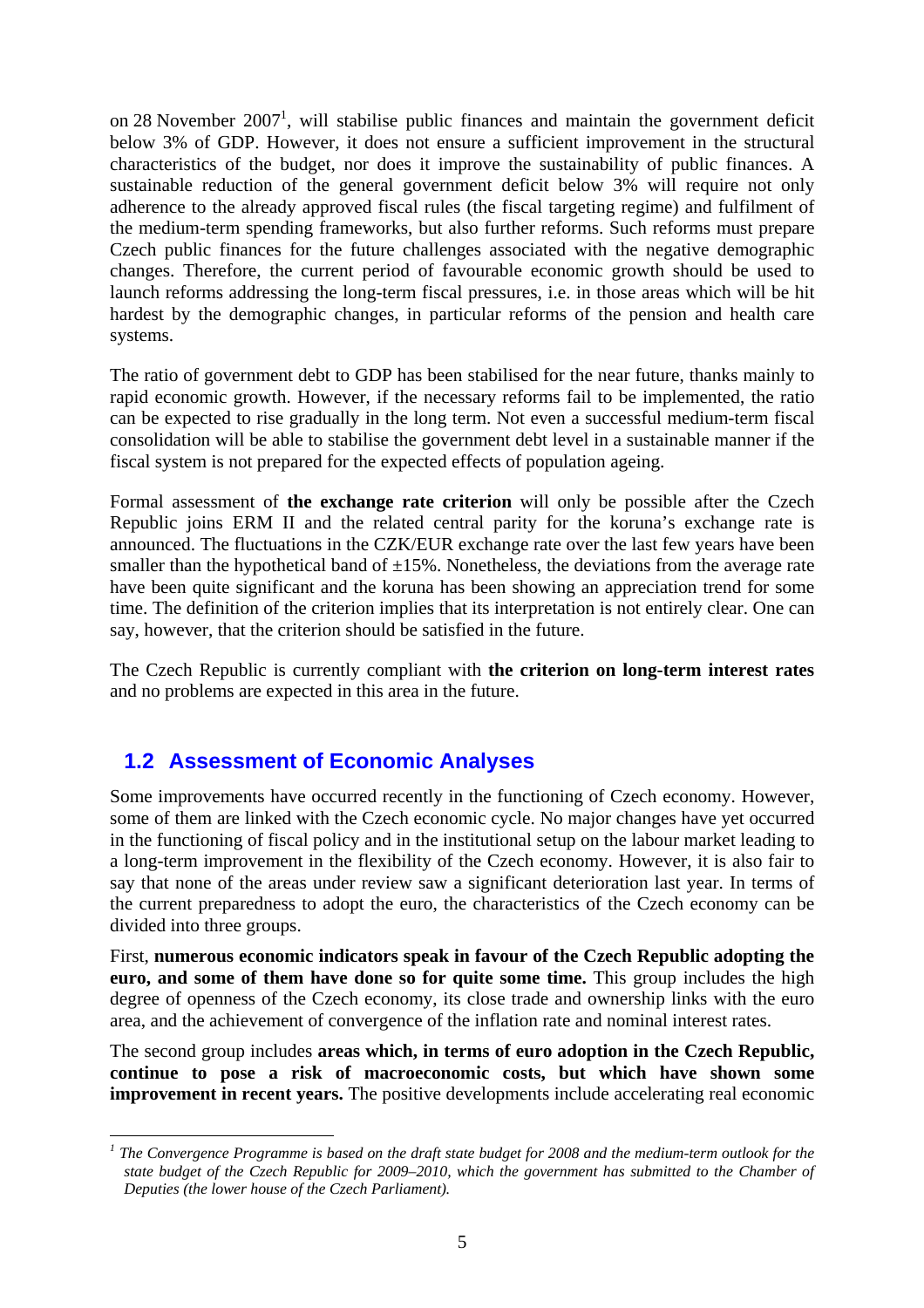convergence in the Czech Republic, including further modest convergence of the price level towards that in the euro area, even though a significant difference in the price level persists. According to analyses conducted, the alignment of economic activity between the Czech Republic and the euro area appears to have recently slightly increased. However, these results are not yet sufficiently robust. In terms of alignment, the shift in the characteristics of the financial market closer to the euro area conditions, coupled with a high degree of banking system stability and a further partial improvement in the conditions for doing business, are also good things.

The third group contains the **areas which continue to be bottlenecks as regards the economy's flexibility and ability to adjust to shocks.** This group includes an insufficient stabilising role of public finances and a limited capacity for flexible adjustment in the labour market and partly also in the product market. The current public finance deficits are largely structural in nature and do not provide sufficient room for the possible stabilising effect of fiscal policy. Adoption of the euro will require changes on the expenditure side of public finances leading to a substantial reduction in the deficit. In the long run, it will also be necessary to ensure that demographic changes do not adversely affect fiscal policy effectiveness and the sustainability of public budgets. The ability of the Czech labour market to absorb shocks is essentially unchanged from last year and remains average by European comparison. The recent improvement in its performance is largely associated with the high rate of economic growth, but long-term and structural unemployment remain relatively high, while regional mobility and wage elasticity are on the low side. Recent positive developments include a halt in the growth in overall labour taxation and in the growth in the ratio of the minimum wage to the average wage. The tax and benefit system, however, continues to create a demotivating environment for the long-term unemployed in low-income families with children. Another problem is that the skills of the long-term unemployed do not meet the current needs of the corporate sector. The costs of terminating an open-ended employment contract after a short period of employment remain very high by international comparison.

## **1.3 Conclusions and Recommendations**

Based on the aforementioned analyses, the Ministry of Finance and the Czech National Bank agree that sufficient progress has yet to be made in laying the groundwork for euro adoption in order to allow a target date to be set for entry into the euro area. Therefore, in line with the Czech Republic's Updated Euro-area Accession Strategy (the "Strategy"), they recommend that the Czech Government should not set such a date for the time being.

The draft state budget for 2008 and the medium-term budget outlook for 2009–2010, which are based on the already passed Public Budgets Stabilisation Act, do not create conditions for a sustainable reduction of the general government deficit and for ensuring the long-term soundness of public budgets. No significant progress has been made either in the area of increasing the flexibility of the Czech economy, and in particular the labour market.

Setting the target date for entry into the euro area is thus subject to the implementation of further reforms of public finances, mainly in the area of mandatory expenditures, which will be hardest hit by the consequences of demographic changes. In line with the Strategy, it is necessary to continue with further reform efforts so that the public finance deficits decline by at least 0.5% GDP a year, well below the value of the Maastricht convergence criterion, in a verifiable and sustainable manner. The target for the Czech Republic under the Stability and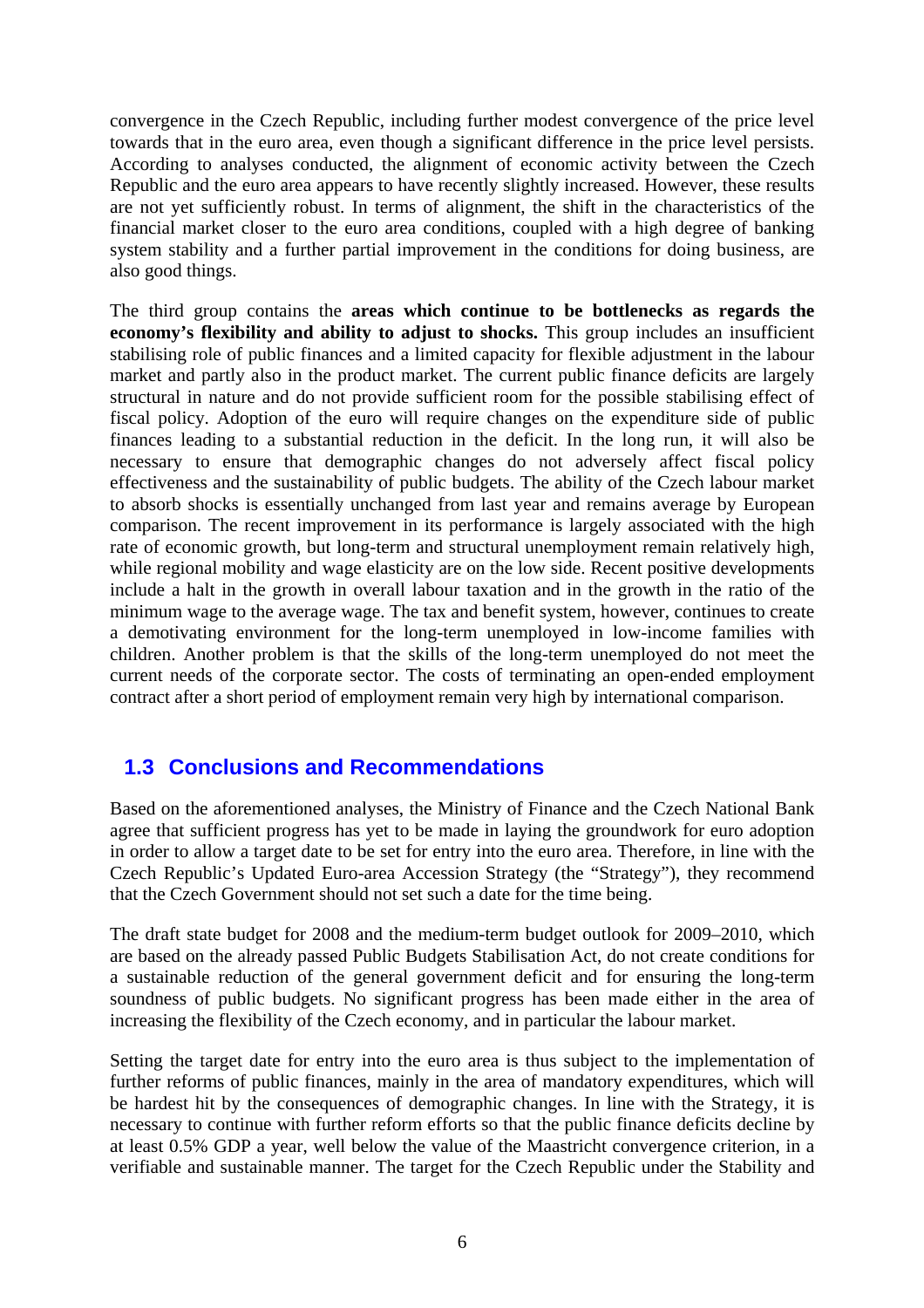Growth Pact over the medium term is to achieve a structural general government deficit of no more than 1% of GDP by 2012. Further reforms are also necessary to increase the flexibility of the Czech economy, and in particular the labour market.

The recommendation not to set a target date for euro area entry yet simultaneously implies a recommendation that the Czech Republic **should not attempt to enter the ERM II during 2008**. In line with the Strategy, the length of stay in ERM II should be as short as possible. Consequently, the decision to join the mechanism cannot be made before the target date for euro adoption has been set.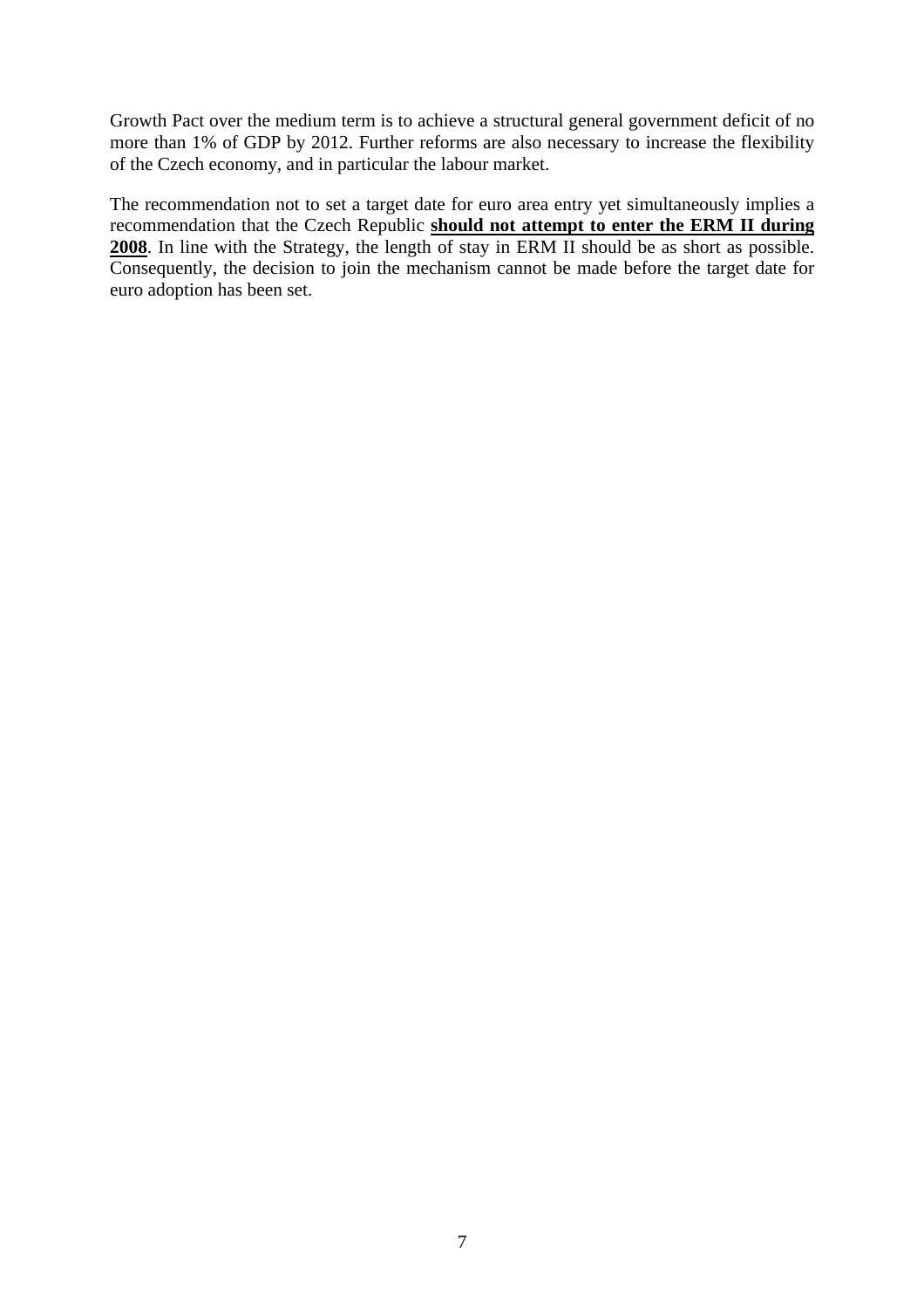# **2 Assessment of the Current and Expected Fulfilment of the Maastricht Convergence Criteria**

The convergence criteria (price stability, public finance sustainability as measured by the government deficit and government debt, exchange rate stability, and convergence of longterm interest rates) are defined in the EC Treaty (the "Treaty") and specified in the Protocol on the Convergence Criteria and the Protocol on the Excessive Deficit Procedure annexed to the Treaty. Fulfilment of the convergence criteria in a sustainable manner is a necessary condition for adoption of the single currency by a Member State with a derogation.

## **2.1 Criterion on Price Stability**

### **Box 2.1: Definition of the criterion on price stability**

#### **Treaty provisions**

The first indent of Article 121 (1) of the Treaty requires: "the achievement of a high degree of price stability; this will be apparent from a rate of inflation which is close to that of, at most, the three best performing Member States in terms of price stability".

Article 1 of the Protocol on the Convergence Criteria referred to in Article 121 of the Treaty stipulates that: "the criterion on price stability referred to in the first indent of Article 121 (1) of this Treaty shall mean that a Member State has a price performance that is sustainable and an average rate of inflation, observed over a period of one year before the examination, that does not exceed by more than 1½ percentage points that of, at most, the three best performing Member States in terms of price stability. Inflation shall be measured by means of the consumer price index on a comparable basis, taking into account differences in national definitions."

#### **Application of Treaty provisions in ECB and EC Convergence Reports**

With regard to "an average rate of inflation, observed over a period of one year before the examination", the inflation rate is calculated using the increase in the latest available 12-month average of the Harmonised Index of Consumer Prices (HICP) over the previous 12-month average.

The reference value relating to the values of "at most, the three best performing Member States in terms of price stability" is calculated in practice as the unweighted arithmetic average of the rate of inflation in the three countries with the lowest inflation rates, provided that this rate of inflation is compatible with price stability.

#### **Implementation of the price stability criterion – current practice**

Both the Treaty and the Protocol in some areas leave scope for interpretation by the institutions that assess the fulfilment of the criteria. Therefore, when assessing the fulfilment of the criteria one should also take into account the specific way in which these institutions apply the criterion.

As the Convergence Reports published in 2004 have shown, the EC and the ECB somewhat differ in their specific interpretations of the phrase "best performing Member States in terms of price stability". Both institutions in these reports worked with the three countries with the lowest inflation (Finland, Denmark and Sweden) excluding Lithuania, which recorded an inflation rate of -0.2% in the reference period. However, the decision to exclude Lithuania was justified in slightly different ways in the two reports. For the Commission the reason was that Lithuania had shown negative inflation, whereas for the ECB it was that inflation in Lithuania over the reference period was judged to have been due to "the accumulation of specific factors"; in the ECB's opinion, including such factors in the calculation of the reference value might have distorted the reference value and reduced its usefulness as an economically meaningful benchmark.

Lithuania's application to enter the euro area, submitted in 2006, was rejected on the grounds that the country had narrowly failed to fulfil the inflation criterion and had an adverse inflation outlook. This example shows that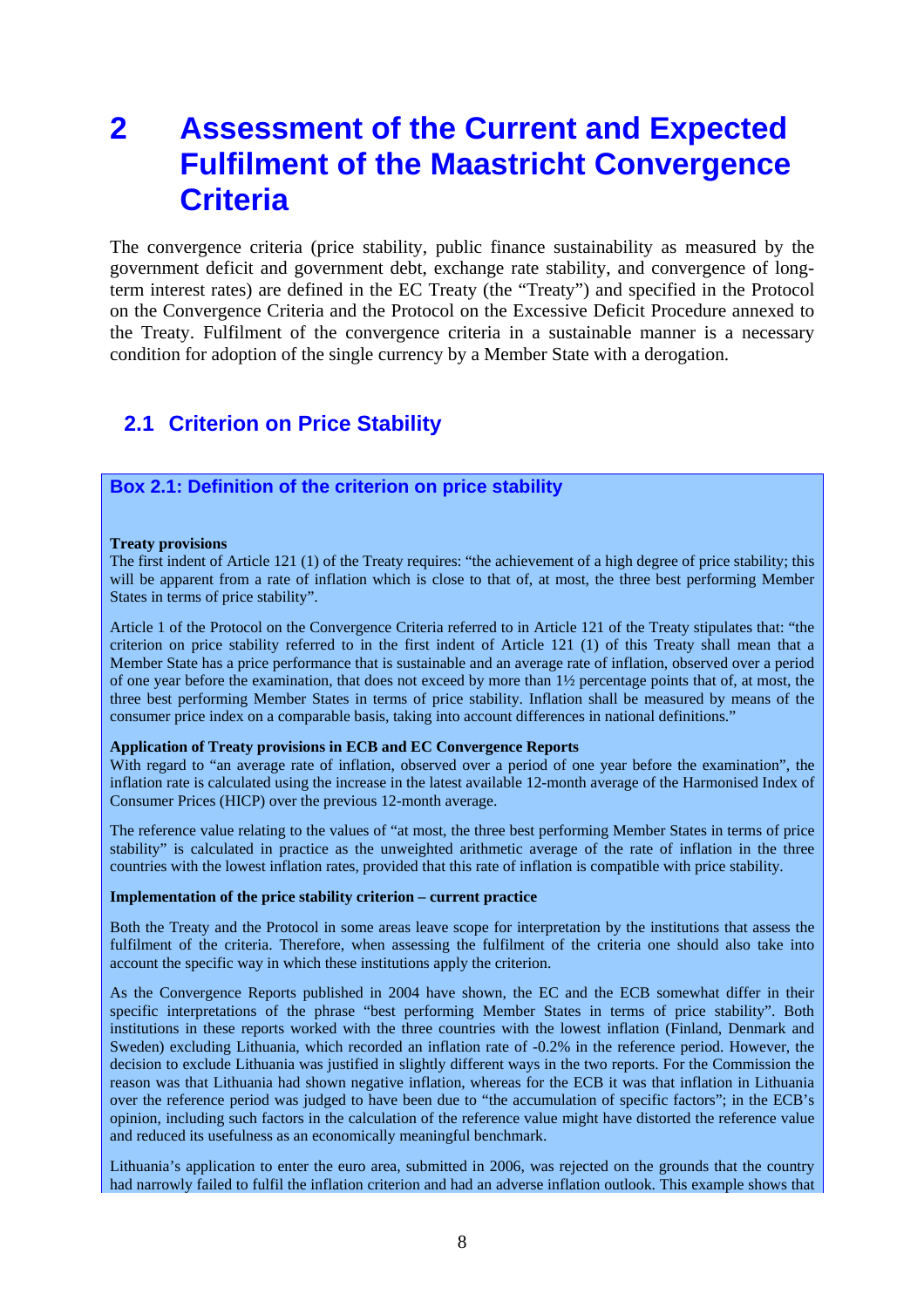the European authorities (the European Commission, the EU Council in its ECOFIN formation, and the ECB) apply a strict interpretation of the Maastricht convergence criteria and other conditions for the adoption of the euro when examining countries that have applied for the entry into the euro area. Their interpretation emphasises sustainable fulfilment of the economic criteria after euro adoption, above and beyond a purely legal view of the matter. If the outlook for the months immediately following the compilation of the Convergence Report foresees inflation rising above the reference value, the conclusion may be that the country is failing to satisfy the criterion in a sustainable manner. The fact that greater account of the sustainability of fulfilment of the criterion will be taken in the examination is also evidenced by recent statements made by the ECB and the Commission regarding the sustainability of the price developments in Slovakia.

If one bases the calculation of the reference value on the three EU countries with the lowest positive inflation (see Box 2.1), the Czech Republic has been compliant with the criterion on price stability since 2005. The criterion is also likely to be fulfilled for 2007 as a whole.

## **Table 2.1: Harmonised index of consumer prices**

*(average for last 12 months vs. average for previous 12 months, growth in %)* 

|                                                   | 2004 | 2005 | 2006 | 08/07 | 2007 | 2008 | 2009 | 2010 |
|---------------------------------------------------|------|------|------|-------|------|------|------|------|
| Average for 3 EU countries with lowest inflation* |      |      |      |       |      |      |      |      |
| Reference value $(1st$ line $+1.5$ p.p.)          |      |      | 2.9  |       | 2.8  |      |      |      |
| <b>Czech Republic</b>                             |      | 1.6  | 21   |       |      |      |      |      |

*Source: Eurostat, European Commission, Convergence Programmes and Stability Programmes of Member States (2006), Convergence Programme of the Czech Republic (November 2007).* 

*Note: The outlook for EU countries for 2007–2008 is taken from the European Commission's spring 2007 economic forecast.* 

*\* The three EU countries with the lowest positive inflation – see Box 2.1.* 

For 2008, however, it must be expected that the criterion will very probably not be fulfilled. Expected inflationary shocks will shift inflation temporarily above the CNB's current inflation target of 3% and will thus probably cause the reference value to be exceeded. In the current outlook, such shocks include changes to indirect taxes connected with the reform of public finances and with harmonisation with EU law, whose effect on consumer prices (as measured by the HICP) will exceed 1.6 percentage points next year<sup>2</sup> (a rise in the reduced VAT rate, excise duty on cigarettes and the environmental tax).

One also needs to take account of the possibility of higher inflation than forecasted by the Ministry of Finance of the Czech Republic. The current economic growth and the tax changes are generating increased uncertainty as regards the inflation forecasts and their spread. The CNB's outlook foresees HICP inflation around 5% in 2008 and roughly 3.5% in 2009. This implies that the criterion on price stability will very probably not be fulfilled in 2008, and fulfilment in 2009 is uncertain. However, after the one-off shock stemming from administrative measures and their secondary effects subsides, inflation should return to the lower level observed in previous years.

When assessing the future ability to maintain inflation below the reference value, one also needs to take into account that the individual countries' inflation forecasts, with few exceptions, do not deviate far from the ECB's definition of price stability, whereas actual developments have deviated from it significantly more in the past. This may mean a lower inflation level in the countries that form the basis for calculating the criterion, and thus a lower reference value. This was reflected in the criterion in previous years, when it was lower than in the outlook for the criterion given in Table 2.1. Moreover, the probability of a low

<sup>1</sup> <sup>2</sup> The total contribution of administrative effects (i.e. changes to indirect taxes and regulated prices) to HICP *growth in 2008 is estimated at 3.0 percentage points.*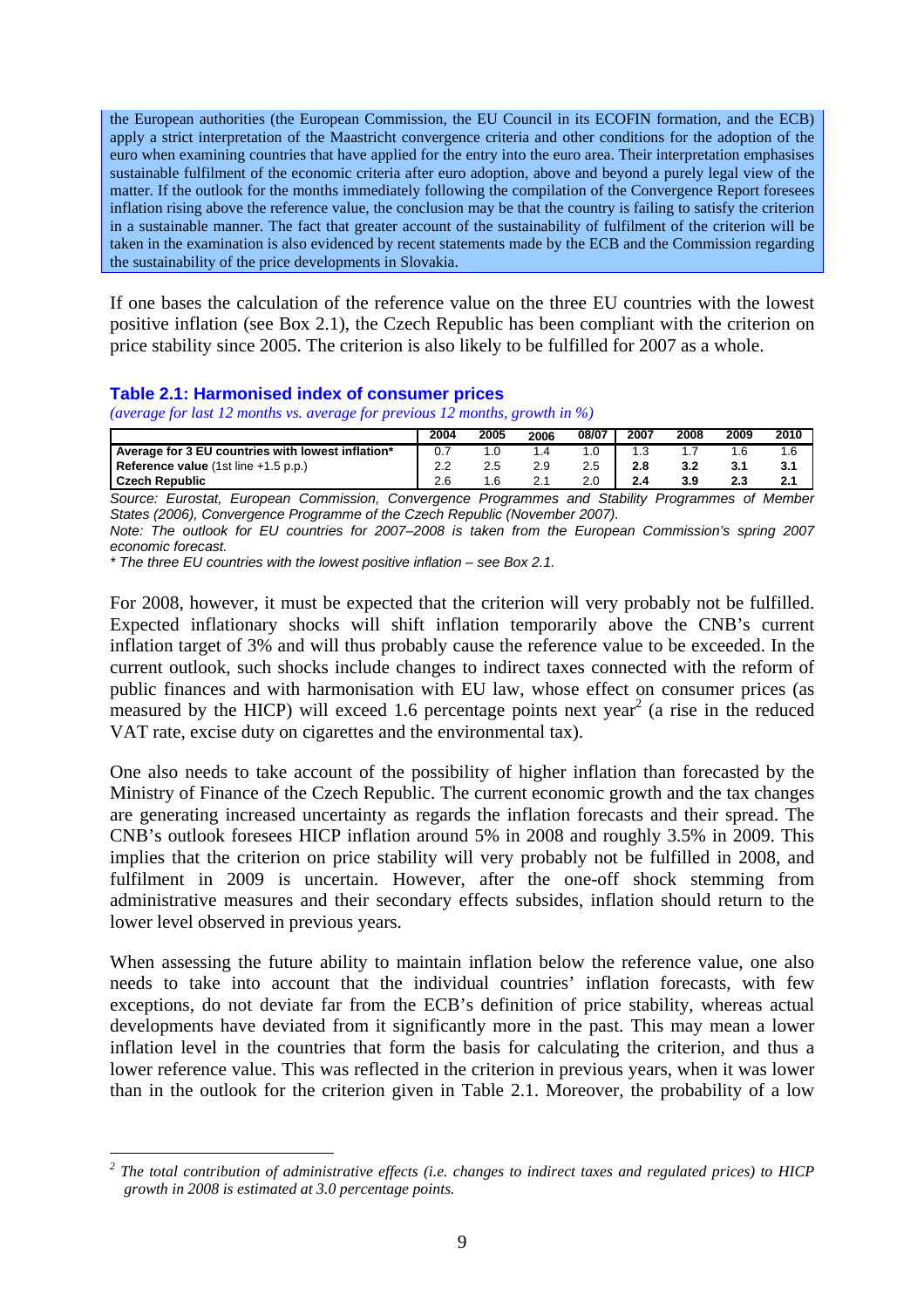reference value is higher than in the past, owing to the larger number of EU Member States, among which three countries with very low inflation will probably be found.

By contrast, a greater degree of certainty of future fulfilment of the criterion will be fostered by the announced reduction of the inflation target for the national CPI to 2.0%, with a tolerance band of  $\pm 1.0$  p.p., from 1 January 2010. It is desirable, however, that no substantial inflationary changes hindering the fulfilment of the criterion be made to indirect taxes during the future participation of the Czech Republic in the ERM II.

# **2.2 Criterion on the Sustainability of Public Finances<sup>3</sup>**

## **Government deficit criterion**

The excessive deficit procedure against the Czech Republic was opened in 2004. On the commencement of the procedure by the ECOFIN Council, the Czech Republic agreed that it would bring its government deficit below 3% of GDP in a credible and sustainable manner by 2008. The Czech Republic's current public finance parameters prevent it from satisfying the government deficit criterion in a sustainable manner and ensuring the anti-cyclical operation of automatic fiscal stabilisers. The fiscal developments confirm that the decline in the deficit to, or just below, 3% GDP in 2004 and 2006 was largely due to higher-than-expected tax revenues. Moreover, given the fiscal expansion in 2007, the deficit is very likely to be higher this year (see Table 2.2).

## **Box 2.2: Definition of the criterion on the sustainability of the government financial position**

#### **Treaty provisions**

1

The second indent of Article 121 (1) of the Treaty requires: "the sustainability of the government financial position; this will be apparent from having achieved a government budgetary position without a deficit that is excessive, as determined in accordance with Article 104 of the Treaty".

Article 2 of the Protocol on the Convergence Criteria referred to in Article 121 of the Treaty stipulates that this criterion "shall mean that at the time of the examination the Member State is not the subject of a Council Decision under Article 104 (6) of this Treaty that an excessive deficit exists".

Article 104 of the Treaty sets out the excessive deficit procedure. According to Article 104 (2) and (3), the European Commission prepares a report if a Member State does not fulfil the requirements for fiscal discipline, in particular if:

1. the ratio of the planned or actual government deficit to GDP exceeds a reference value (defined in the Protocol on the Excessive Deficit Procedure as 3% of GDP), unless:

- either the ratio has declined substantially and continuously and reached a level that comes close to the reference value;
- the excess over the reference value is only exceptional and temporary and the ratio remains close to the reference value.

*<sup>3</sup> The criterion on the sustainability of public finances is satisfied only when both components of the fiscal criterion, i.e. the government deficit and government debt, are fulfilled in a sustainable manner.*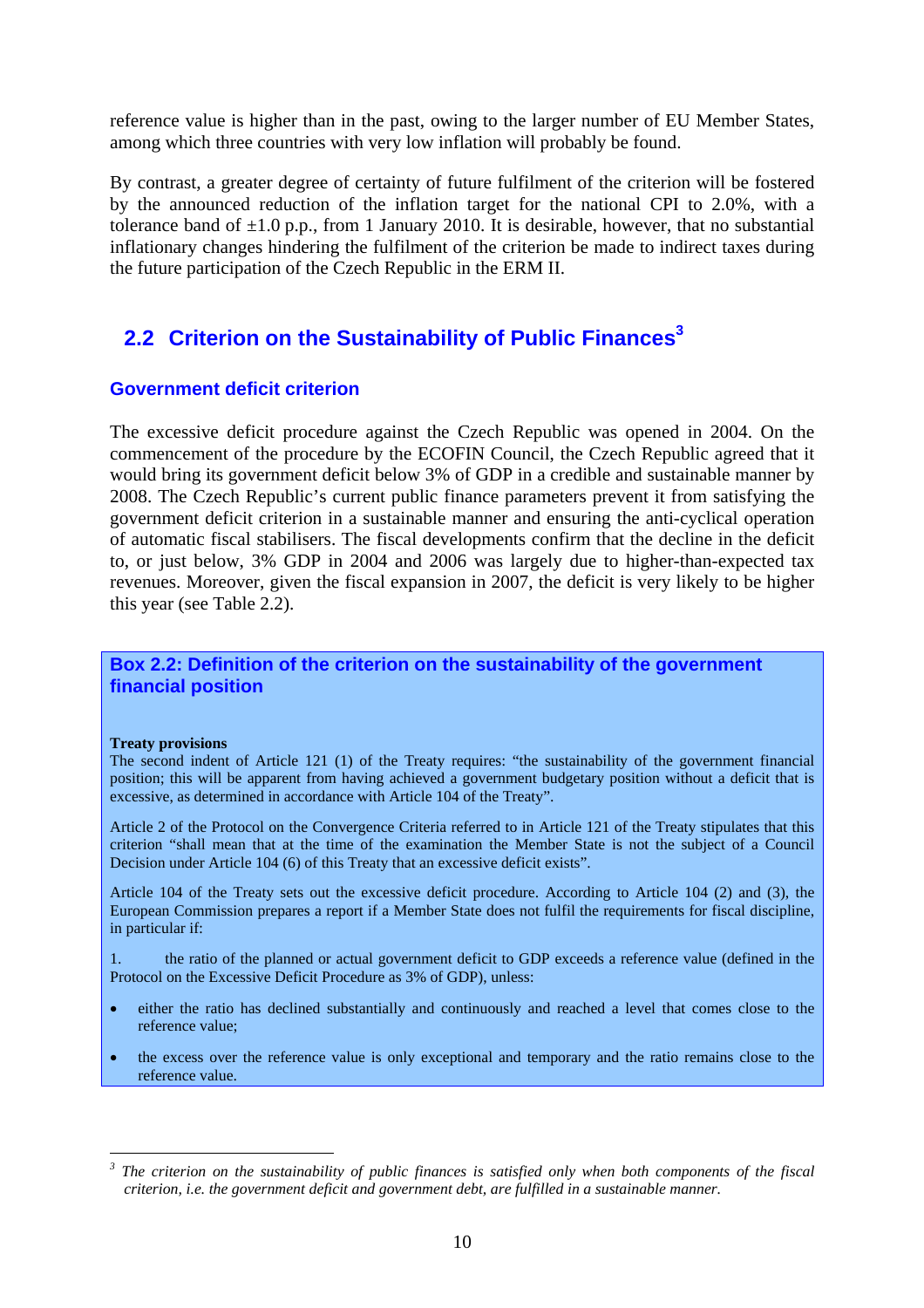2. the ratio of government debt to GDP exceeds a reference value (defined in the Protocol on the Excessive Deficit Procedure as 60% of GDP), unless the ratio is sufficiently diminishing and approaching the reference value at a satisfactory pace.

Being aware of the obligation to end the excessive deficit procedure in 2008, the government has pledged in its Programme Declaration to reduce the public finance deficit to 3.0% of GDP in 2008, 2.6% of GDP in 2009 and 2.3% of GDP in 2010 in order to meet the set time limit. The Public Budgets Stabilisation  $Act<sup>4</sup>$ , involving amendments to 49 laws, is the first step. In addition to significant changes to the tax system, changes are being made to mandatory expenditures to reverse their current rising trend, to create room for a change in the structure of public expenditure and to stabilise public finances. This, along with other steps, has allowed the government to prepare and submit to the Chamber of Deputies (the lower house of the Czech Parliament) a draft state budget for 2008, which has been compiled in such a way as to reduce the total government deficit below 3% of GDP in 2008.

## **Table 2.2: General government balance**

*(ESA 1995 methodology, in % of GDP)* 

1

|                                                     |        |      |        | 2009   | 2010 |
|-----------------------------------------------------|--------|------|--------|--------|------|
| Reference value<br>$-3.0$<br>∩ פ<br>-3.U            | $-3.0$ | -3.0 | $-3.0$ | $-3.0$ | -3.0 |
| <b>Czech Republic</b><br>$\Omega$<br>$-3.5$<br>-ə.u | $-2.9$ | -3.4 | $-2.9$ | $-2.6$ | -2.3 |

*Source: CZSO, Government Deficit and Government Debt Notifications (October 2007), Convergence Programme of the Czech Republic (November 2007).*

The draft medium-term budget outlook for 2009–2010 is also in line with the government's fiscal targets as set out in its Programme Declaration. The proposed path of fiscal consolidation will stabilise public finances and maintain the government deficit below 3% of GDP, although only provided that the current high economic growth rates are maintained and further cutbacks are implemented. However, it does not ensure a sufficient improvement in the structural characteristics of the budget such that there is no risk of exceeding the 3% threshold again in the event of a cyclical slowdown in growth, nor does it improve the sustainability of public finances. Consequently, it does not necessarily ensure that the excessive deficit procedure will be terminated in 2008. A sustainable reduction of the general government deficit below 3% will require not only adherence to the approved fiscal rules (the fiscal targeting regime and the medium-term expenditure frameworks), but also the adoption of further steps with regard to the Council's recommendations issued repeatedly for the Czech Republic (see Box 2.3).

<sup>&</sup>lt;sup>4</sup> Act No 261 Coll. on the Stabilisation of Public Budgets, passed in the lower house of the Czech Parliament on *19 October 2007.*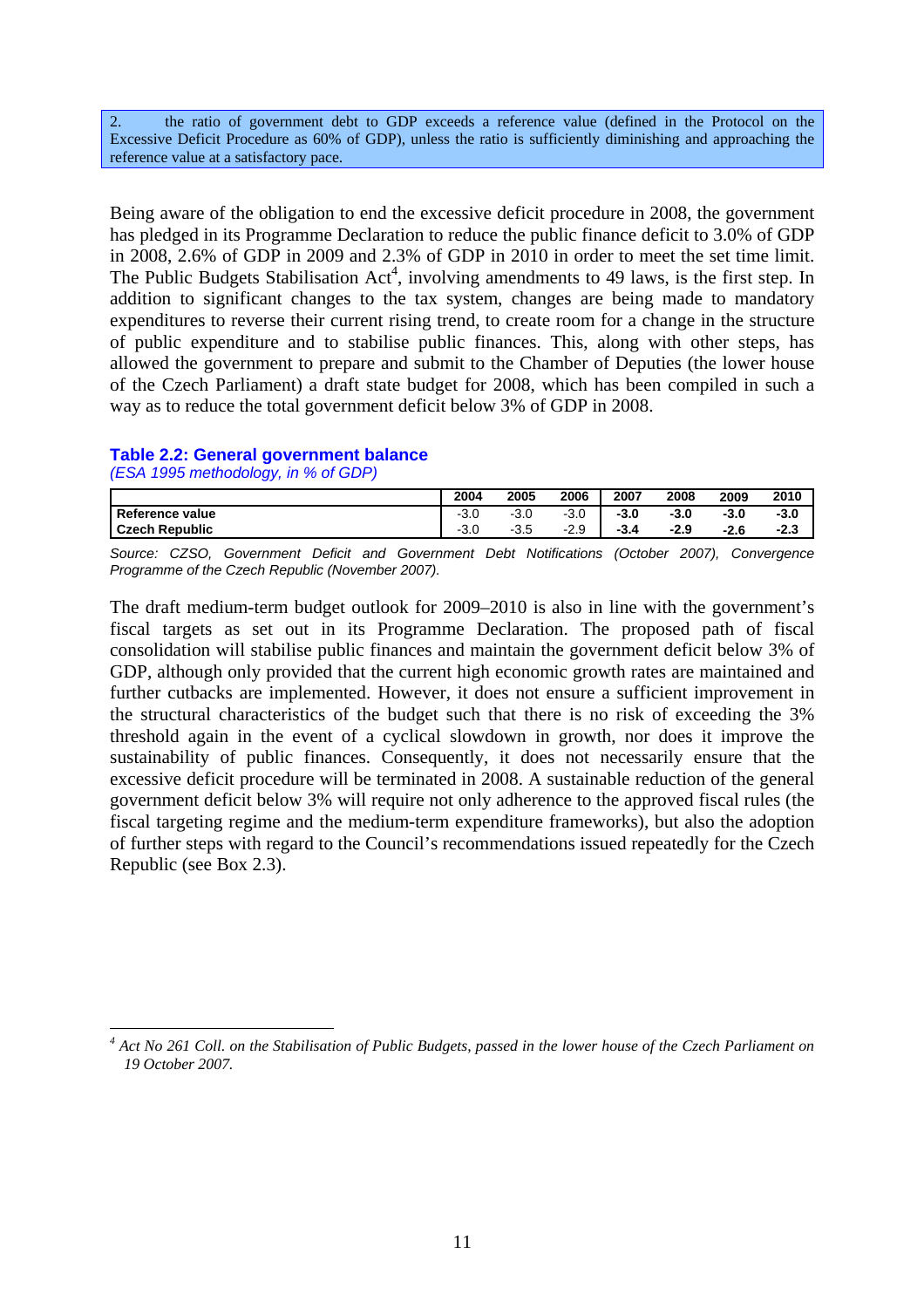## **Box 2.3: ECOFIN Council Recommendation to the Czech Republic with a view to reducing the excessive deficit, adopted on 9 October 2007***<sup>5</sup>*

*When examining the Convergence Programme of the Czech Republic in July 2007, the ECOFIN Council concluded that the action taken by the Czech Republic was proving to be inadequate to correct the excessive budget deficit by 2008. Subsequently, on 9 October 2007, the ECOFIN Council adopted new recommendations for the Czech Republic, namely that:*

*1) The Czech Republic should further contain the budgetary deterioration in 2007 and put an end to the excessive deficit situation as rapidly as possible and by 2008 at the latest.* 

*2) The Czech authorities should bring the general government deficit below 3% of GDP in a credible and sustainable manner. To this end, they should ensure an improvement in the structural balance (i.e. the cyclically-adjusted balance net of one-off and other temporary measures)\* of at least 0.75% of GDP in 2008 compared to 2007.*

*In addition, the Council invited the Czech Republic to ensure that after the excessive deficit has been corrected, budget consolidation towards its medium-term objective for the budgetary position of a structural deficit of 1% of GDP is achieved by 2012 at the latest.* 

*The Council gave the Czech Republic a deadline of 9 April 2008 to take effective corrective action to reduce the deficit below 3% of GDP in a credible and sustainable manner in 2008.* 

\* *According to the calculations of the Czech Ministry of Finance, the structural deficit amounted to 3% of GDP in 2006 and increased to 3.7% of GDP the following year.* 

In the medium run, the Stability and Growth Pact implies that the Czech Republic should target a structural general government deficit of no more than 1% of GDP by 2012. However, given the current course for reducing the general government deficits, this target will not be hit until some later date. Therefore, the current period of favourable economic growth should be used to reduce the deficits more quickly. At the same time, reforms addressing the longterm fiscal pressures, i.e. in those areas which will be hit hardest by the demographic changes, in particular reforms of the pension and health care systems, should be launched without delay.

<u>.</u>

*<sup>5</sup> Treaty provisions – Excessive deficit procedure* 

*The report prepared by the European Commission under Article 104 (3) of the Treaty should also take into account whether the government deficit exceeds government investment expenditure and all other relevant indicators, including the medium-term economic and budgetary position of the Member State.* 

*The Commission may prepare a report if, notwithstanding the fulfilment of the requirements under the criteria, it is of the opinion that there is a risk of an excessive deficit in a Member State. The Economic and Financial Committee formulates an opinion on the Commission's report.* 

*In accordance with Article 104 (6) of the Treaty, the EU Council, on the basis of a recommendation from the Commission and having considered any observations which the Member State concerned may wish to make, decides, acting by qualified majority and following an overall assessment, whether an excessive deficit exists in a Member State. Under Article 104 (7) of the Treaty, the EU Council then makes recommendations to the Member State concerned with a view to bringing the deficit below the 3% level within a given period. If the Council, on a proposal from the Commission, decides that the respective Member State is failing to take action to correct the excessive deficit within the agreed time limit, the procedure is repeated.*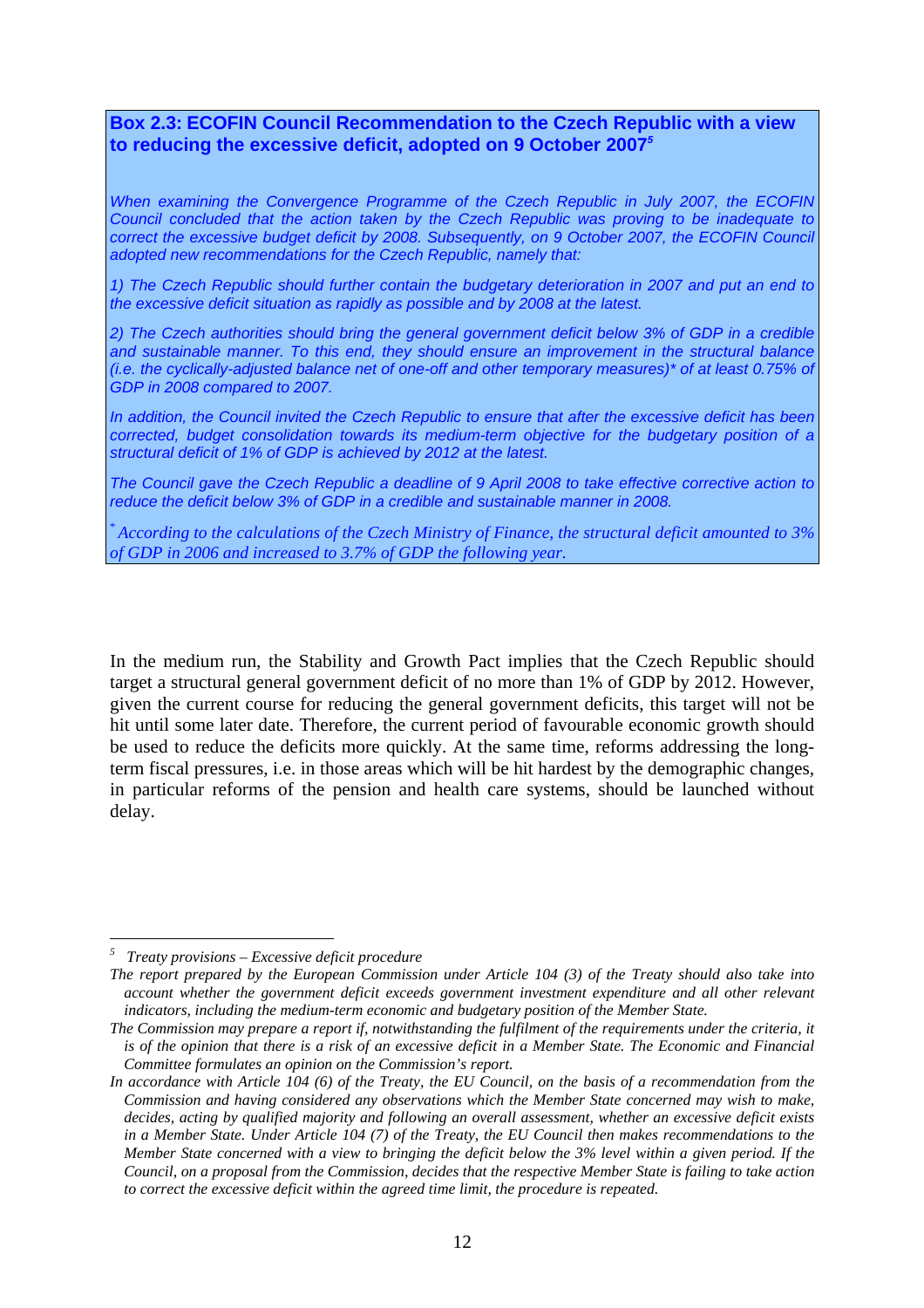### **Government debt criterion**

Given its low initial level of government debt, the Czech Republic has no problem fulfilling this criterion. The ratio of government debt to GDP has recently been stabilised successfully, thanks mainly to rapid economic growth (see Table 2.3). However, if the necessary reforms  $$ particularly of the pension and health care systems – fail to be implemented, the ratio of government debt to GDP can be expected to rise gradually in the long term. Not even a successful medium-term fiscal consolidation will be able to stabilise the government debt level in a sustainable manner if the fiscal system is not prepared for the expected effects of population ageing.

### **Table 2.3: General government debt**

*(ESA 1995 methodology, in % of GDP)* 

|                       | 2004 | 2005 | 2006 | 2007 | 2008 | 2009 | 2010 |
|-----------------------|------|------|------|------|------|------|------|
| Reference value       | 60.0 | 60.0 | 60.0 | 60.0 | 60.0 | 60.0 | 60.0 |
| <b>Czech Republic</b> | 30.4 | 30.2 | 30.2 | 30.4 | 30.3 | 30.2 | 30.0 |

*Source: CZSO, Government Deficit and Government Debt Notifications (October 2007), Convergence Programme of the Czech Republic (November 2007).* 

## **2.3 Criterion on Exchange Rate Stability**

The Czech Republic does not participate in ERM II, so the central parity of the CZK/EUR rate has not been set yet. For this reason, the exchange rate criterion cannot be formally assessed. In Chart 2.1, the hypothetical central parity is, for illustration, assumed to be the average of the daily rates for 2004–2006.

### **Chart 2.1: Nominal CZK/EUR rate**



*Source: CNB, Ministry of Finance calculations Notes: In the chart, an upward movement in the exchange rate means an appreciation of the koruna The hypothetical central parity is simulated by the average rate for 2004-2006.* 

The fluctuations in the CZK/EUR exchange rate over the last few years have been smaller than the hypothetical band of  $\pm 15\%$ . Nonetheless, the deviations from the average rate have been quite significant and the koruna has been showing an appreciation trend for some time.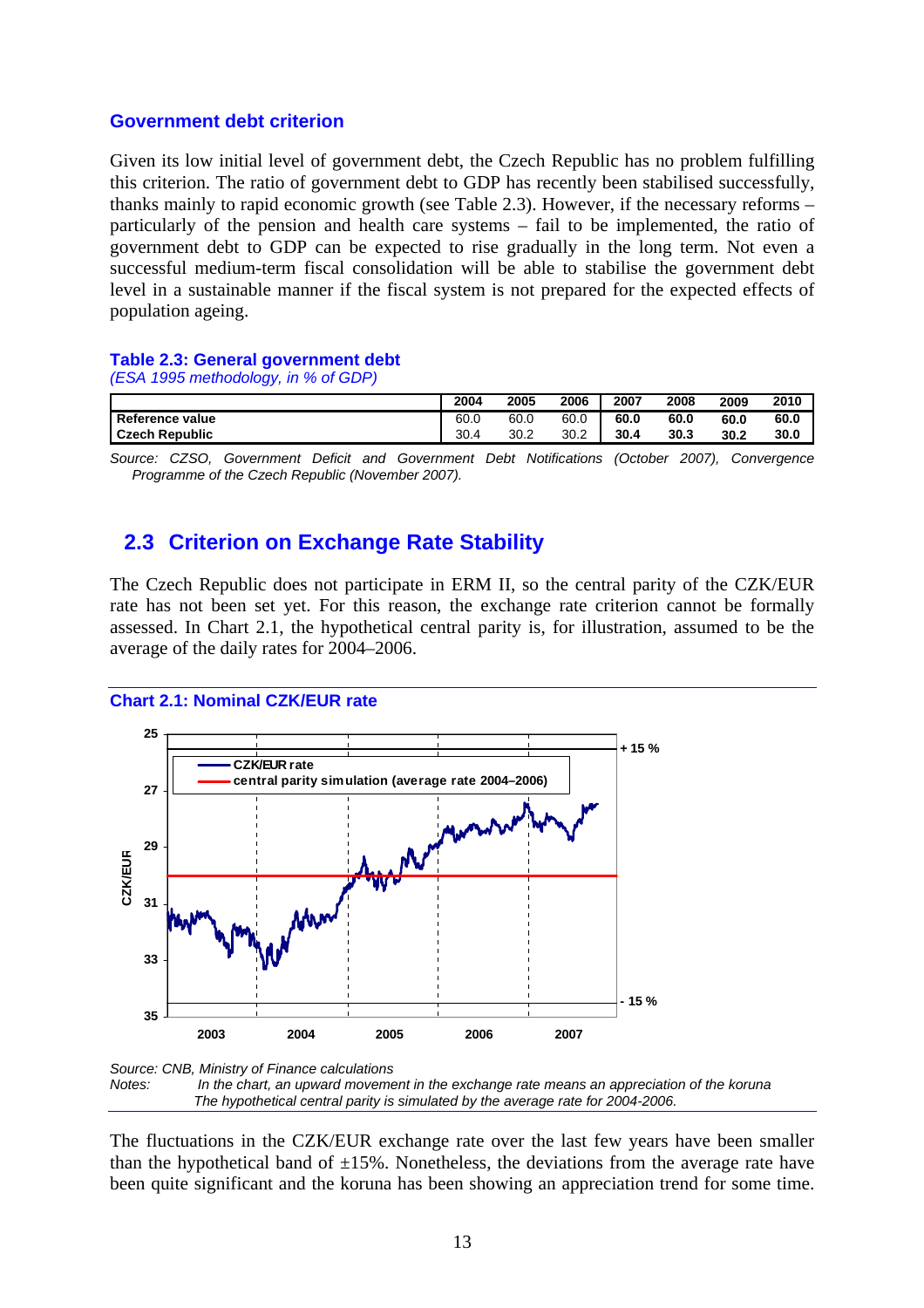The definition of the criterion implies that its interpretation is not entirely clear. In an attempt to reduce this ambiguity, the ECB published a statement in 2003 stating that the assessment of the fulfilment of this criterion would take into account also other factors than the exchange rate level alone (see Box 2.4). However, the assessment is not unambiguous even in the light of this statement. One can say, however, that the criterion on exchange rate stability should be satisfied in the future.

## **Box 2.4: Definition of the criterion on exchange rate stability**

#### **Treaty provisions**

The third indent of Article 121 (1) of the Treaty requires: "the observance of the normal fluctuation margins provided for by the exchange-rate mechanism of the European Monetary System, for at least two years, without devaluing against the currency of any other Member State".

Article 3 of the Protocol on the Convergence Criteria referred to in Article 121 (1) of the Treaty stipulates that: "the criterion on participation in the exchange-rate mechanism of the European Monetary System referred to in the third indent of Article 121 (1) of this Treaty shall mean that a Member State has respected the normal fluctuation margins provided for by the exchange-rate mechanism of the European Monetary System without severe tensions for at least the last two years before the examination. In particular, the Member State shall not have devalued its currency's bilateral central rate against any other Member State's currency on its own initiative for the same period."

### **Application of Treaty provisions in ECB and EC Convergence Reports**

The Treaty refers to the criterion of participation in the European exchange-rate mechanism (ERM until December 1998 and ERM II since January 1999).

First, the ECB assesses whether the country has participated in ERM II "for at least the last two years before the examination", as stated in the Treaty.

Second, as regards the definition of "normal fluctuation margins", the ECB recalls the formal opinion that was put forward by the EMI Council in October 1994 and its statements in the November 1995 report entitled "Progress towards Convergence".

The EMI Council's opinion of October 1994 stated that "the wider band has helped to achieve a sustainable degree of exchange rate stability in the ERM", that "the EMI Council considers it advisable to maintain the present arrangements", and that "member countries should continue to aim at avoiding significant exchange rate fluctuations by gearing their policies to the achievement of price stability and the reduction of fiscal deficits, thereby contributing to the fulfilment of the requirements set out in Article 121 (1) of the Treaty and the relevant Protocol".

In the November 1995 report entitled "Progress towards Convergence" it was stated that "when the Treaty was conceived, the 'normal fluctuation margins' were  $\pm 2.25\%$  around bilateral central parities, whereas a  $\pm 6\%$  band was a derogation from the rule. In August 1993 the decision was taken to widen the fluctuations margins to ±15%. The interpretation of the criterion, in particular of the concept of 'normal fluctuation margins' became less straightforward". It was then also proposed that account would need to be taken of "the particular evolution of exchange rates in the European Monetary System (EMS) since 1993 in forming an ex post judgement".

Against this background, in the assessment of exchange rate developments the emphasis is placed on exchange rates being close to the ERM II central rates.

Third, the issue of the presence of "severe tensions" or "strong pressures" on the exchange rate is addressed by examining the degree of deviation of exchange rates from the ERM II central rates against the euro. Other indicators, such as short-term interest rate differentials vis-à-vis the euro area and their evolution, are used as well. The role played by foreign exchange interventions is also considered.

Successful ERM II participation may be aided in particular by a higher degree of convergence of the Czech economy, alignment of the Czech economy with the euro area economy and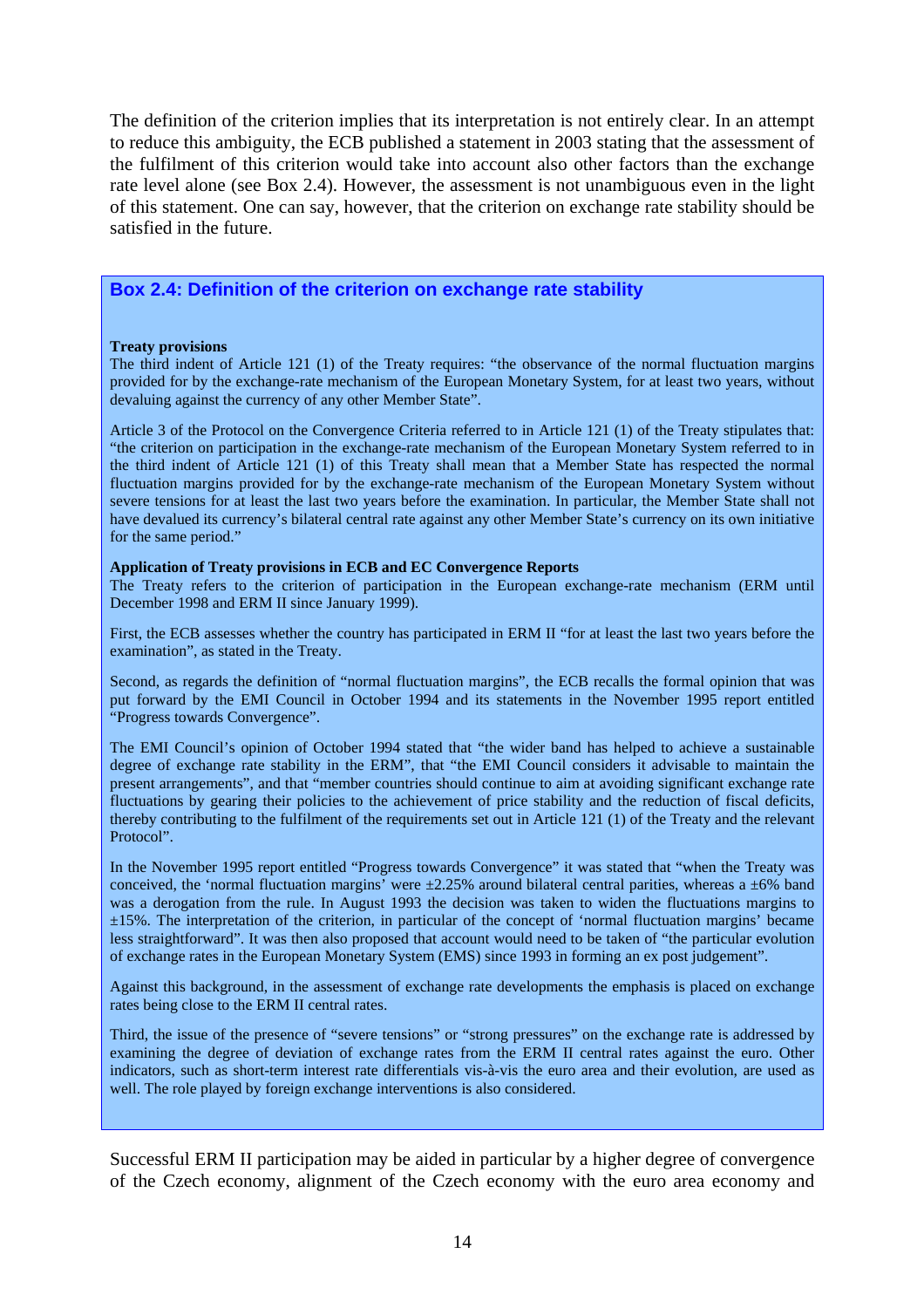consistency of economic policies. The Strategy recommends participation in ERM II for the minimum required period of two years only. This implies that "the Czech Republic should enter the ERM II only after conditions have been established which enable it to introduce the euro at the time of the assessment of the exchange rate criterion (two years after entering the ERM II) and then to benefit from its introduction without experiencing any problems".<sup>6</sup>

Compared to the present exchange rate regime of managed floating, ERM II entry will be a new element which might have a substantial effect on the behaviour of the exchange rate. The key issue when switching to the ERM II mechanism would seem to be setting the appropriate (sustainable) central parity.

# **2.4 Criterion on Long-term Interest Rates**

## **Box 2.5: Definition of the criterion on long-term interest rates**

#### **Treaty provisions**

1

The fourth indent of Article 121 (1) of the Treaty requires: "the durability of convergence achieved by the Member State and of its participation in the exchange-rate mechanism of the European Monetary System being reflected in the long-term interest-rate levels".

Article 4 of the Protocol on the Convergence Criteria referred to in Article 121 (1) of the Treaty stipulates that: "the criterion on the convergence of interest rates referred to in the fourth indent of Article 121 (1) of this Treaty shall mean that, observed over a period of one year before the examination, a Member State has had an average nominal long-term interest rate that does not exceed by more than 2 percentage points that of, at most, the three best performing Member States in terms of price stability. Interest rates shall be measured on the basis of longterm government bonds or comparable securities, taking into account differences in national definitions".

### **Application of Treaty provisions in ECB and EC Convergence Reports**

First, with regard to "an average nominal long-term interest rate" observed over "a period of one year before the examination", the long-term interest rate has been calculated as an arithmetic average over the latest 12 months for which HICP data were available.

Second, the notion of "at most, the three best performing Member States in terms of price stability" which is used for the definition of the reference value has been applied by using the unweighted arithmetic average of the long-term interest rates in the three countries with the lowest inflation rates. Interest rates have been measured on the basis of harmonised long-term interest rates, which were developed for the purpose of assessing convergence.

The Czech Republic is currently compliant with the criterion on long-term interest rates and no problems are expected in this area in the future<sup>7</sup> (see Table 2.4).

*<sup>6</sup> For details, see the joint documents of the Czech Government and the CNB: "The Czech Republic's Euro-area Accession Strategy" and "The Czech Republic's Updated Euro-area Accession Strategy" at* 

http://www.mfcr.cz/cps/rde/xchg/mfcr/hs.xsl/eu\_acc\_stra.html.<br><sup>7</sup> As no forecast for the time horizon under review is available for the long-term interest rates of the countries *that should, according to the inflation forecast, form the basis for calculating the criterion, the projection of the reference value in Table 2.4 for 2009 and 2010 is based on the technical assumption that long-term interest rates will move in line with inflation, i.e. real interest rates will not change. The future reference value should therefore be viewed as only tentative.*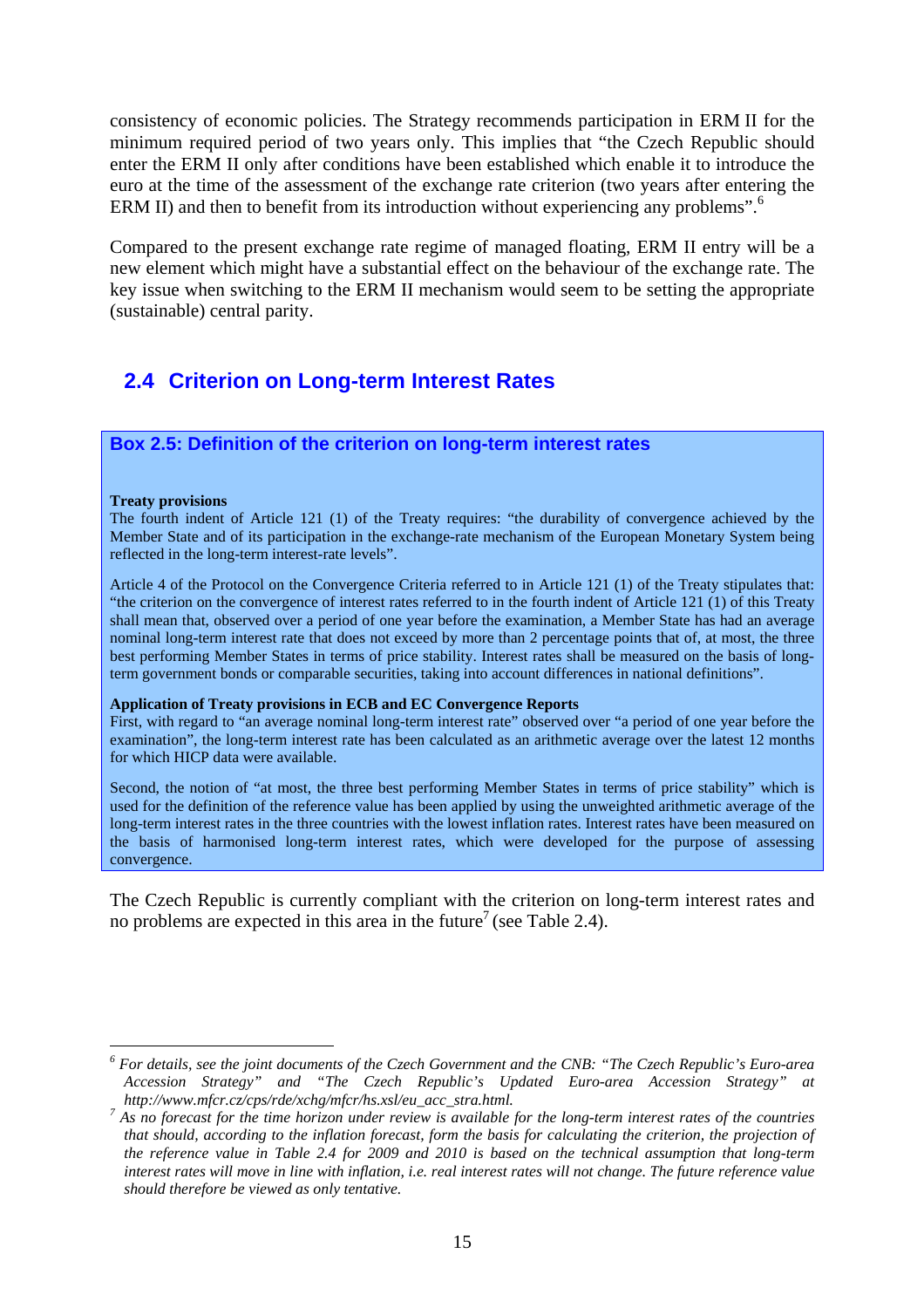### **Table 2.4: 10-year interest rates on government bonds on the secondary market**  *(average for the last 12 months, in %)*

|                                                  | 2004 | 2005 | 2006 | 08/07 | 2007 | 2008 | 2009 | 2010 |
|--------------------------------------------------|------|------|------|-------|------|------|------|------|
| Average for 3 EU countries with lowest inflation |      | 3.37 | 4.24 | 4.27  |      |      |      | 4.1  |
| Reference value $(1st line + 2.0 p.p.)$          |      | 5.37 | 6.24 | 6.27  | 6.2  |      |      | 6.1  |
| Czech Republic                                   |      | 3.51 | 3.78 | 4.03  | 4.4  | 5.1  | 4.5  | 4.6  |

*Source: Eurostat, European Commission, Convergence Programmes and Stability Programmes of Member States (2006), Convergence Programme of the Czech Republic (November 2007).*

*Notes: The outlook for EU countries for 2006–2007 is taken from the European Commission's spring economic forecast.* 

The forecast for interest rates on government bonds in the Czech Republic is dependent on the outlook for the CNB's monetary policy rates and particularly on successful implementation of the public finance consolidation. Any loss of financial market confidence in the outcome of the fiscal reform could very quickly lead to a rise in the risk premium on long-term interest rates and endanger the fulfilment of this convergence criterion.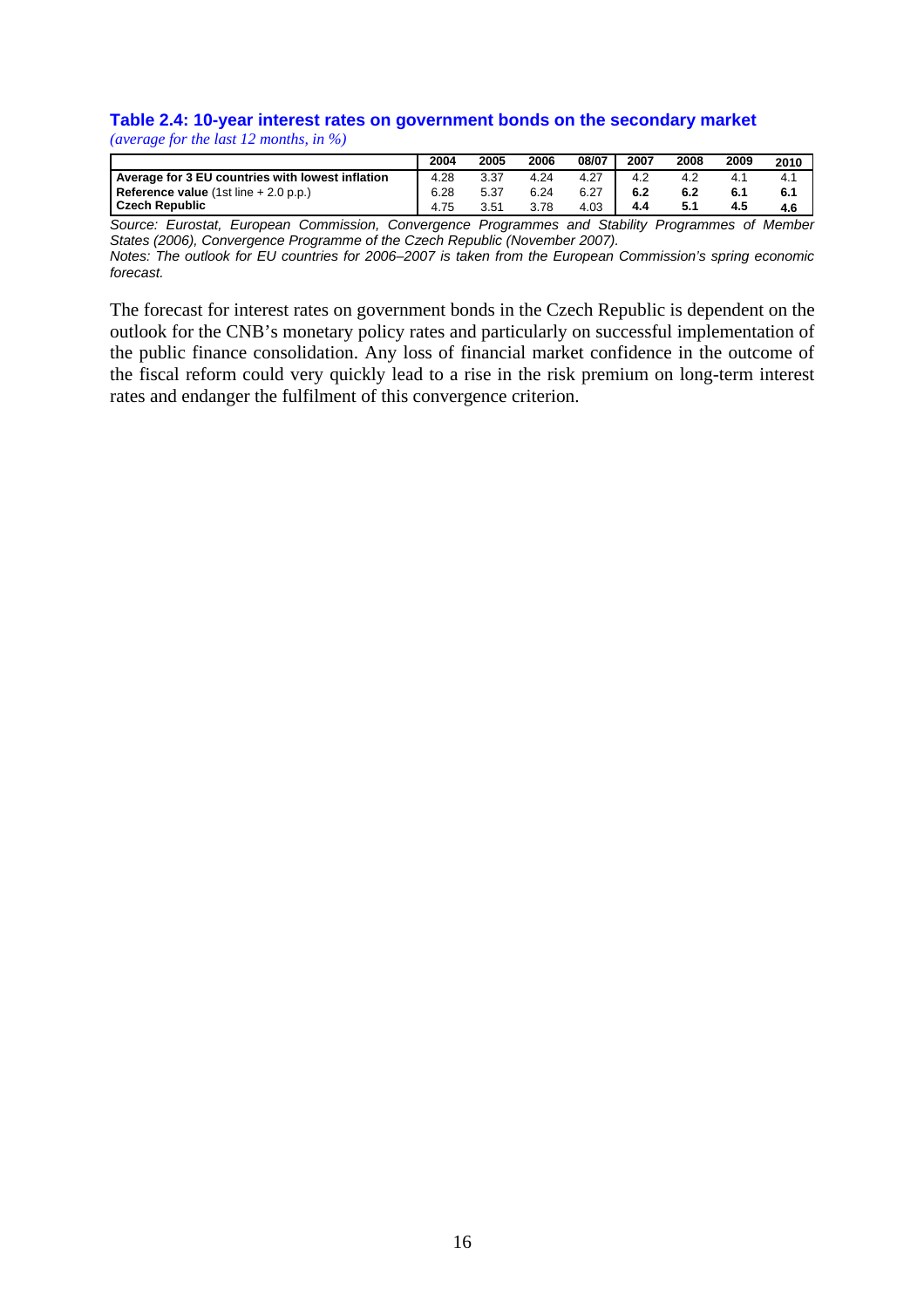# **3 Assessment of the Czech Republic's Economic Alignment with the Euro Area**

This part summarises the results of a set of analyses directed at assessing the Czech economy's alignment with the euro area over and above the formal criteria, whose fulfilment is assessed in the previous part. Entry into the euro area will fundamentally change the Czech economy's options for adjusting to economic shocks. There will be no possibility of adjusting vis-à-vis the euro area countries, i.e. the Czech Republic's biggest trading partners, through movements in the exchange rate. Monetary policy will be formulated at the euro area level, hence there will be a risk of the monetary conditions not corresponding to the situation in the Czech economy at any given moment. Therefore, it is important to examine how big this risk is and how well the Czech economy will be able to respond if it materialises.

The analyses are divided into two basic groups by the type of question they try to answer. The section entitled "Cyclical and Structural Alignment" indicates the size of the risk of economic shocks whose impact on the Czech economy will differ from that on the euro area as a whole ("asymmetric shocks"). The section entitled "Adjustment Mechanisms" answers the question to what extent the Czech economy is capable of absorbing the impacts of potential asymmetric shocks. The basic theoretical starting point for the underlying analyses is the theory of optimum currency areas. These analyses are aimed at assessing the evolution of the individual alignment indicators over time and in comparison with selected countries which either are euro area members already (Austria, Germany, Portugal and Slovenia)<sup>8</sup> or aspire to such membership (Poland, Slovakia and Hungary). The conclusion as to whether the Czech economy is sufficiently prepared for adopting the single currency cannot be made in absolute terms, but can ensue from the aforementioned comparison with other countries and the assessment of developments over time. In general, it can be expected that the benefits of adopting the single currency will grow with greater economic alignment and stronger adjustment mechanisms.

The individual studies were drawn up using the statistical data and information available in September 2007. The analysis of the stabilising function of public budgets thus incorporates the estimated impacts of the fiscal reform approved in September 2007. However, the impacts of this reform on other areas (e.g. the impacts of changes to taxes and benefits on the financial incentive to keep or seek a job) have not been analysed.

# **3.1 Cyclical and Structural Alignment**

1

The costs arising from the loss of the Czech Republic's own monetary policy will be particularly pronounced if the Czech economy is not aligned with the euro area economy. The risks arising from the Czech Republic's accession to the euro area will decrease as the degree of alignment increases.

**The degree of real economic convergence** is an important indicator of similarity. A higher level of such convergence fosters greater similarity of long-run equilibrium development.

<sup>&</sup>lt;sup>8</sup> The selection of euro area countries included in the comparison comprises countries that are comparable in *terms of economic level and countries with which the Czech economy has trading links. As in last year's document, the values of the indicators for the euro area are defined at the EA-12 level, since the time coverage of most of the analyses ends with 2006.*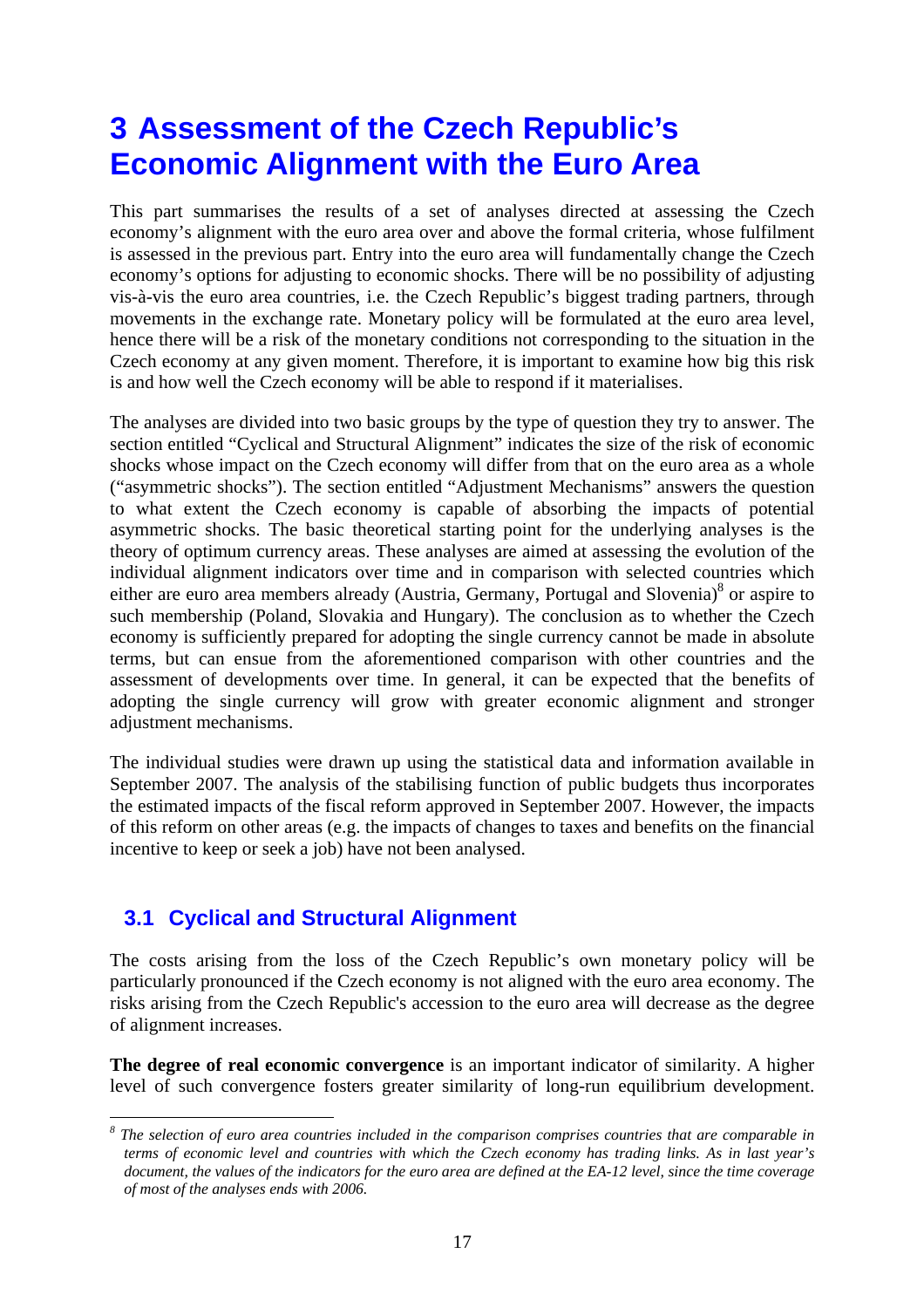Indirectly, it can also foster a lower likelihood of misalignment in the shorter run. A higher degree of convergence prior to ERM II entry and euro adoption should increase the relative price level, which will decrease potential future pressures for growth of the price level and equilibrium appreciation of the real exchange rate. Thanks to a pick-up in economic growth, GDP per capita in the Czech Republic has recently started to converge more quickly towards the euro area average. Its current level is comparable with the least advanced euro area countries (Portugal and Slovenia) and higher than in the other new EU Member States (see Chart 3.1). The price level also converged further in 2006, owing mainly to nominal appreciation of the exchange rate. However, the difference in the price level relative to the euro area, including its least advanced countries, remains sizeable. Moreover, the price level in the Czech Republic lies below the level which, according to empirical estimates, corresponds to the economic level. Besides a tendency towards a narrowing of this difference, we can also expect a continuing equilibrium trend of real appreciation of the koruna against the euro as a result of the ongoing process of real convergence. As before, prior to euro adoption this process will involve a decline in prices of tradable goods and a rise in prices of non-tradable goods, including regulated prices, amid low inflation overall. The persistence of this trend following accession to the euro area will initially engender a higher rate of inflation in the Czech Republic than in the euro area and, as a result, lower domestic real interest rates (probably even negative in the case of short-term money market rates). If this situation persists in the long term, there would be a risk of an overheating of the economy which could be associated with adverse consequences for macroeconomic and financial stability.





**Alignment of economic activity and similarity of economic shocks** help the single monetary policy to have an effective and appropriate effect on an economy in a monetary union. The analyses suggest that the development of overall economic activity in the Czech Republic may be converging towards that in the euro area (see Chart 3.2). However, the results are not unambiguous and this relationship may be partially distorted by the trend of the Czech economy. The observed correlations are meanwhile lower than in the other countries

*Source: Eurostat, CNB calculation.*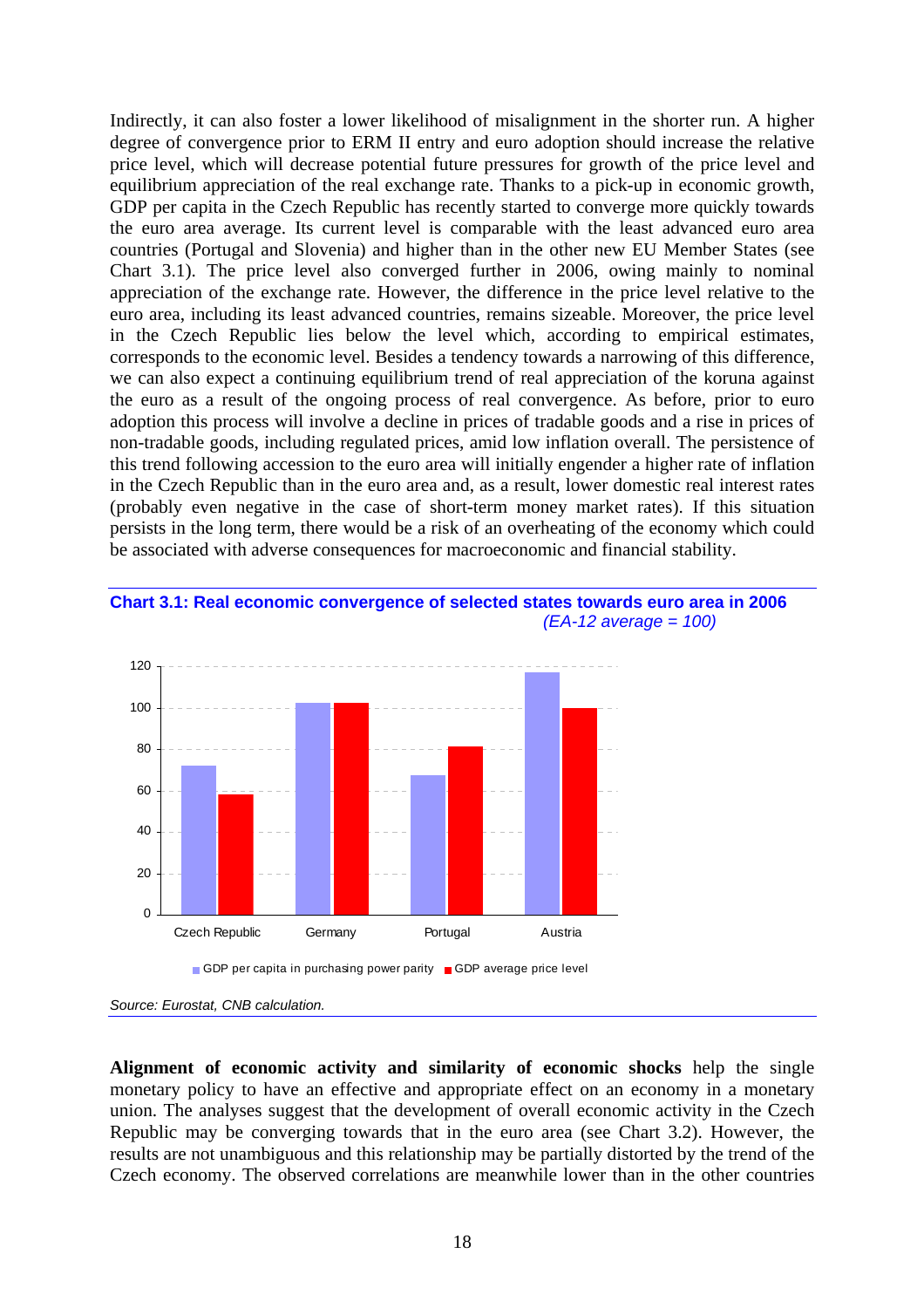under review except Hungary. The analysis of the occurrence of demand-side and supply-side macroeconomic shocks does not find any alignment with the euro area. However, a relatively high degree of alignment with the euro area is observed for activity in industry. The results of analyses of export activity suggest the possibility of significant alignment between the Czech Republic and the euro area in this area, although these results are not robust. According to the analyses, however, the recent export activity of the Czech Republic is not statistically significantly correlated with GDP growth in the euro area. This may be linked with the integration of Czech exporters into the production chains of multinational companies.





Increased **drawdown of funds from EU structural funds** is a specific asymmetric shock that might impact on the Czech economy. Given a sufficient absorption capacity of the economy this could act as a considerable economic stimulus, materialising primarily in increased investment activity. However, the financial flows between the Czech Republic and the European Union have been very sluggish so far and the potential economic stimulus to domestic demand in this respect has shifted to 2008–2010 compared to the expectations in last year's analyses. The results of the analysis, however, indicate that this situation will not require a sizeable monetary policy reaction or a koruna exchange rate adjustment that would endanger the stay in ERM II or any assessment of the Maastricht exchange rate criterion. The financial flows between the Czech Republic and the EU can also be expected to affect the Czech public budgets. Overall, this effect will be slightly negative until 2008 and moderately positive thereafter.

In terms of output generation, the Czech economy retains a specific feature in the form of a higher share of industry and a smaller share of certain services in GDP compared to the euro area.

Another asymmetric shock that has hit some economies in the past is rapid convergence of **nominal interest rates** ahead of entry into the monetary union. For a country planning to enter, earlier gradual convergence of such rates is therefore preferable. The difference between Czech interest rates and euro area interest rates has been zero or negative since 2002.

*Source: Eurostat, CNB calculations.*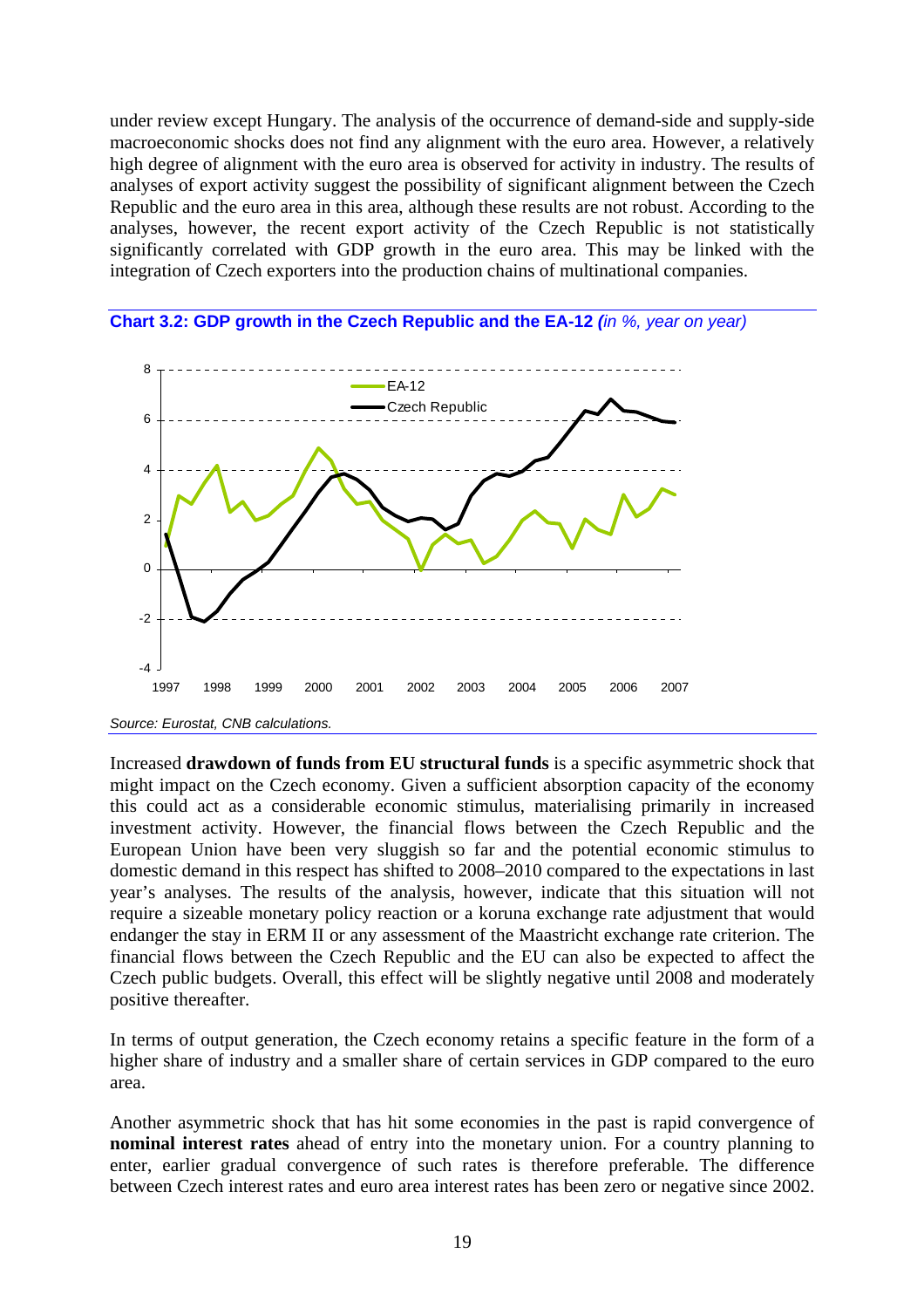Although there is no guarantee that this situation will last until euro adoption, the effects of interest rate convergence when the Czech Republic joins the euro area can be expected to be generally small from the current perspective. The Czech koruna's **exchange rate** against the dollar has been moving very much in line with the euro's exchange rate against the dollar in recent years. This relationship loosened very slightly in 2007, mainly because of the increased volatility of the dollar's exchange rate. The macroeconomic characteristics of the Czech economy indicate potential for broadly similar or slightly lower medium-term exchange rate volatility than in the other new EU Member States compared. The observed medium-term volatility of the Czech koruna against the euro is lower than in the other monitored currencies of the new EU Member States in 2007.

The Czech economy's strong **trade and ownership links** with the euro area magnify the benefits arising from the elimination of potential fluctuations in the exchange rate. The euro area is the partner for approximately 60% of Czech exports and imports. Strong links are also apparent for the other economies under comparison (see Chart 3.3). The Czech economy's ownership links with the euro area on the direct investment inflow side are slightly stronger than in the other countries compared and are continuing to strengthen. The Czech economy's strong economic integration with the euro area creates conditions for increasing its economic alignment with this area. Another positive aspect from this perspective is the high intensity of intra-industry trade with the euro area, which is comparable with Austria and Germany.



**Chart 3.3: Exports to the EA-12 as a percentage of total exports** 

The analysis of the Czech **financial sector**, and, within it, the banking sector, reveals that despite its relatively small size by comparison with the euro area, it need not be expected to have a fundamentally different effect on the economy. The monitored indicators have recently recorded further slight convergence towards the euro area. The depth of financial intermediation in the Czech Republic is currently thus roughly one-third of the level in Germany, Austria and the euro area and 40% of that in Portugal. The Czech Republic lags behind these countries in particular in terms of lending. However, as a result of dynamic growth in loans to households and corporations in the Czech Republic, client loans are rising as a percentage of both total loans and GDP. On the one hand this trend represents gradual

*Source: IMF, CNB calculations.*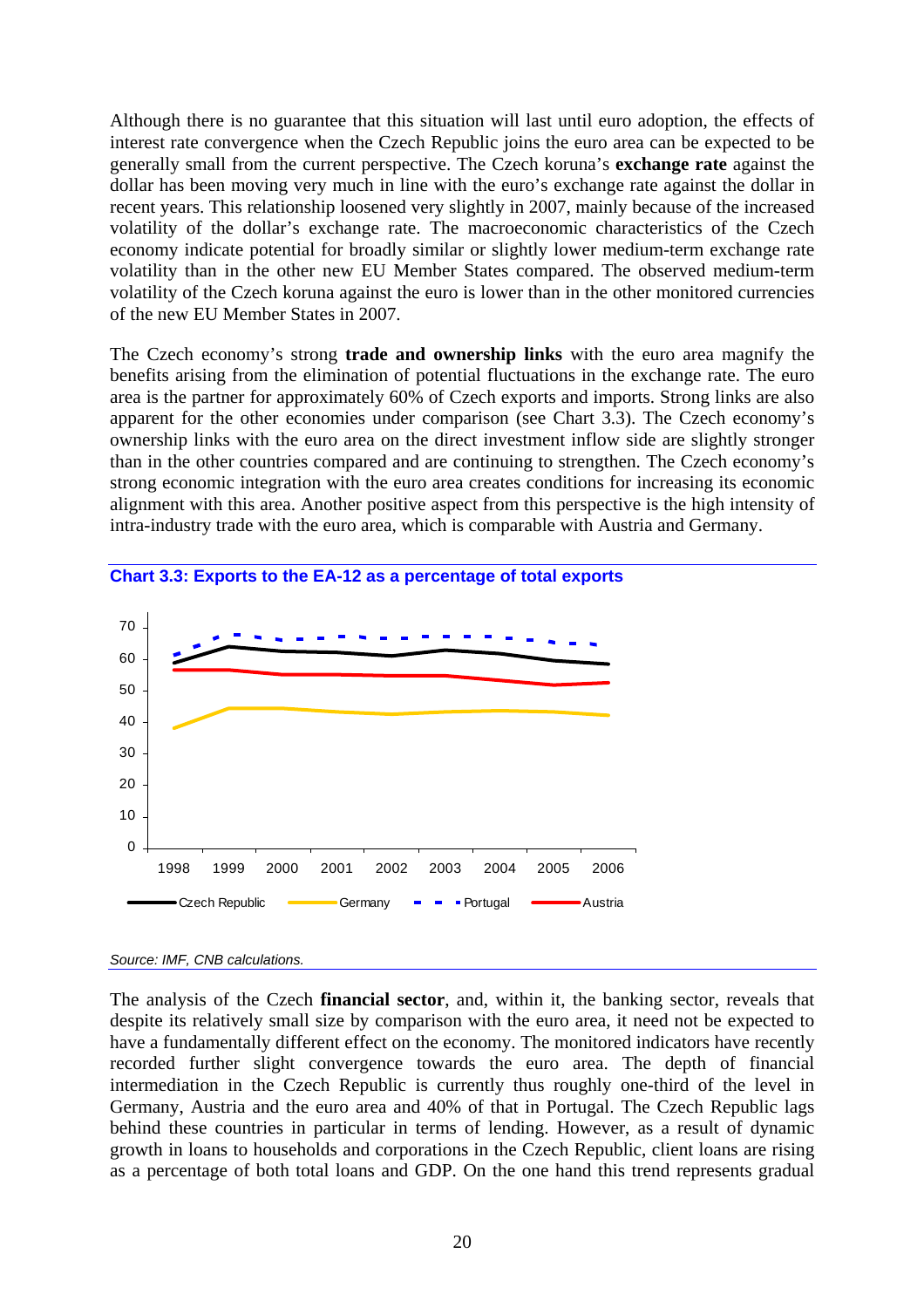convergence towards the corresponding shares in the euro area, but on the other hand it could pose a risk of loan defaults in the event of a further build-up in household debt. The historical experience of some current euro area countries with high growth in household borrowing suggests that such a trend does not necessarily lead to problems in the financial system, but less prudential assessment of client creditworthiness is a potential source of credit risk growth. The transmission of risk from the recent crisis on the US mortgage market has had a minimal effect on the Czech financial sector, thanks to the provision of mortgages on primary deposits, the issuing of mortgage bonds on high-quality claims, good collateralisation of mortgage loans and limited investment in bonds backed by subprime foreign mortgages.

The degree of the **integration of the Czech financial markets** (stock and bond markets) with the euro area markets is at a similar level as in the case of Portugal and Austria. The speed of elimination of shocks on the Czech stock market has recently increased. The degree of integration of the Czech money market with that in the euro area is at the level of Slovenia before it adopted the euro, whereas the degree of integration of the foreign exchange market with the euro area is at a slightly lower level for the Czech Republic than was the case for Slovenia before it joined the euro area.

# **3.2 Adjustment Mechanisms**

In the absence of independent monetary policy, the flexibility of the economy and its ability to adjust to shocks will be particularly important. The stabilisation function of public budgets, labour and product market flexibility and the ability of the financial system to absorb shocks will therefore be vital for smooth economic development.

As regards **the public finances** of the Czech Republic, the effectiveness of the stabilisation function within the European fiscal regulations will be crucial. The Stability and Growth Pact commits the Czech Republic to steer towards achieving a structural (cyclically adjusted) public budgets deficit of no more than 1% of GDP in the medium term. The closer the deficit is to zero in its structural part, the more room there will be at a time of economic weakening for the functioning of automatic stabilisers and, in the extreme case, for the implementation of discretionary measures. The current public finance deficits, however, are largely structural in nature. The public finance deficit will rise again in 2007, at a time of solid economic growth. This is at odds with the effort to pursue anticyclical fiscal policy and with the commitment to consolidate public finances prior to introducing the euro. The adoption of fiscal stabilisation measures in September 2007 and their implementation in 2008, along with some other reform steps, may lead to a gradual improvement in this situation. The consolidation of public finances should also be accelerated in order to curb growth in nominal public debt, which would lead to increasing debt service costs. Another condition for maintaining fiscal policy effectiveness is to ensure public finance sustainability, especially by dealing with the effect of demographic changes on pension and health care system expenditures. The contribution of public finances to the economy's ability to respond flexibly to shocks will clearly be limited until these problems are tackled.

**Wage elasticity** can enhance the economy's ability to absorb shocks to which the single monetary policy cannot respond. The analyses indicate that real wage elasticity in the Czech Republic is currently low, just like in the other countries under comparison, and has decreased over time. Differences in **inflation persistence** in the countries of the monetary union may also imply different impacts of the single monetary policy. Inflation persistence in the Czech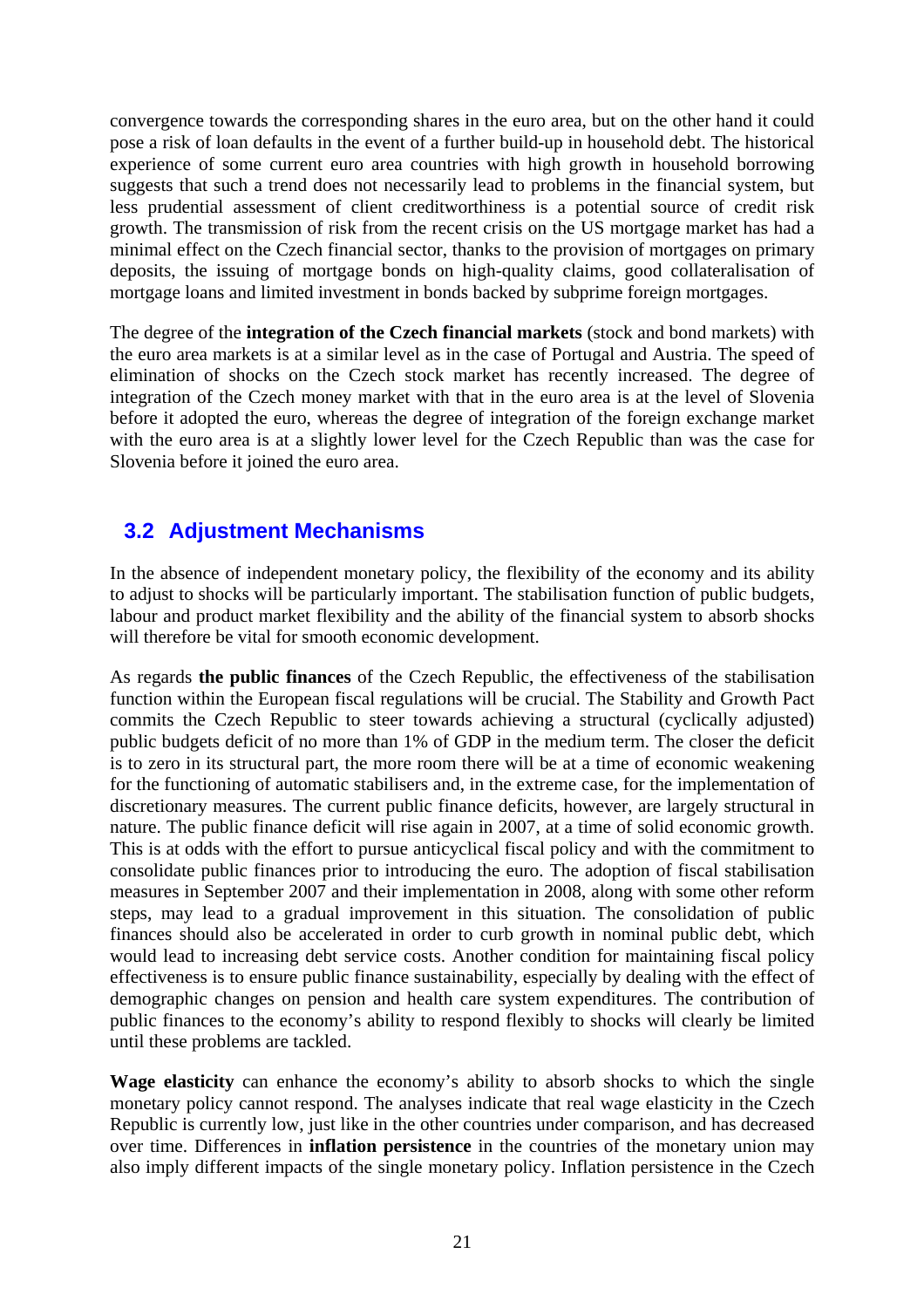Republic is among the higher of the countries under comparison, but seems to be similar to that in Germany and Austria.

The ability of the Czech **labour market** to absorb shocks is virtually unchanged from last year and remains average by European comparison. The performance of the Czech labour market has recently seen some improvement. However, this improvement is largely associated with the high rate of economic growth observed since 2005. In some respects, though, the labour market is considerably less flexible than in the countries under comparison, and no major improvement is occurring. The institutional rules do not create the right conditions for employment of people with low skills. The main risk factors are the interaction of taxes and social benefits and the costs of terminating open-ended employment contracts.

The Czech labour market is still characterised by relatively high long-term and structural unemployment (see Chart 3.4), although the situation is rather better than in some other countries (Poland and Slovakia in particular). The Czech Republic still also has the largest regional differences in the unemployment rate. This may be due to significant regional gaps between the demand for, and supply of, labour and the low regional, occupational and sectoral mobility of the labour force, exacerbated, among other things, by the dominance of owneroccupied housing. It is thus reasonable to expect that cross-border mobility will probably not be an effective adjustment mechanism in the event of economic imbalances, even after movement of labour between the Czech Republic and all the original EU countries has been fully liberalised by 2011. Conversely, the inflow of foreign labour into the Czech Republic has recently been very dynamic, bearing witness to some degree of flexibility of the Czech labour market. On the other hand, however, it suggests that some serious problems persist in this market (in particular low incentives to seek employment for the long-unemployed with low skills), since the foreigners work mainly in jobs requiring few qualifications. The fact that movements of foreign workers are also going on in the wider context than just the Czech economy may pose some risk to labour supply, and might thus lead to unexpected changes with no links to the business cycle in the Czech Republic.

Labour market flexibility is determined to a great extent by the institutional rules. OECD analyses and some other new studies have revealed that collective bargaining has a fairly small effect on wage setting in the Czech Republic. The impact of the minimum wage on the flexibility of low wages and on job creation is also rather lower on average by international comparison. In addition, the halt in growth of the minimum wage as a percentage of the average wage can be regarded as positive, since high minimum wages coupled with high labour taxation can have an adverse effect on job creation. Overall labour taxation in the Czech Republic decreased slightly in 2006. This decline was more marked in low-income categories. The effect of taxation on long-term unemployment and job creation is roughly the same as in Austria, Hungary and Poland, but higher than in Poland and Slovakia. Compared to other countries, the financial incentives to accept a job given by the combination of taxes and benefits in 2006 were comparable or higher for the short-term unemployed, but average for the long-term unemployed. Simulations showed no improvements associated with the reform of the social benefit system in 2007. The level of social benefits coupled with the tax burden may diminish efforts to seek or keep a job, particularly in households with children. In the area of permanent employment the Czech Republic ranks among the countries with a higher degree of job protection, which may present a risk in particular as regards the entry of young people to the labour market. By contrast, the gradual steps to simplify the procedures for setting up businesses are likely to positively affect job creation. Despite these partial improvements the **regulatory environment for doing business**, by international comparison, remains hampered by major administrative obstacles.